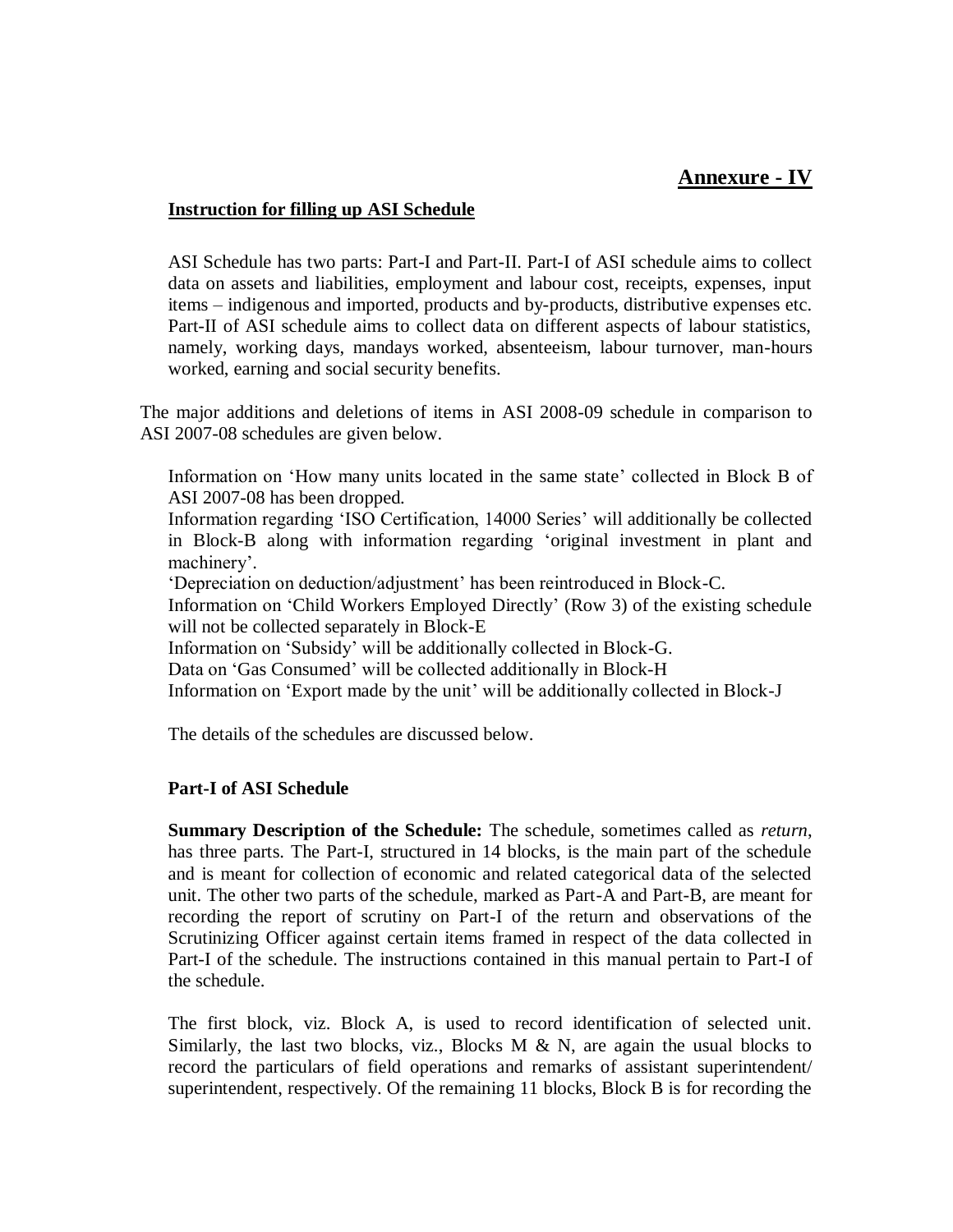particulars of the factory like name and address of the individual undertaking, type of organisation, type of ownership, original value of investment in plant and machinery, year of initial production, etc. The remaining blocks (Blocks C to L) are meant for recoding the economic particulars of the selected unit and brief particulars are given below:

#### **Blocks C**: **fixed assets**: Fixed assets are those,

which have generally normal productive life of more than one year;

it covers all type of assets, new or used or own constructed, deployed for productions, transportation, living or recreational facilities, hospitals, schools, etc. for factory personnel;

it would include land, building, plant and machinery, transport equipment, etc.;

it includes the fixed assets of the head office allocable to the factory and also the full value of assets taken on hire-purchase basis (whether fully paid or not) excluding interest element;

it excludes intangible assets and assets solely used for post-manufacturing activities such as, sale, storage, distribution, etc.

**Block D**: **working capital and loans**: This is defined to include all physical inventories owned, held or controlled by the factory as on the closing day of the accounting year such as the materials, fuels and lubricants, stores, etc. that enter into products manufactured by the factory itself or supplied by the factory to others for processing. Physical working capital also includes the value of stock of materials, fuels and stores, etc. purchased expressly for re-sale, semi-finished goods and goodsin-process on account of others and goods made by the factory which are ready for sale at the end of the accounting year. However, it does not include the stock of the materials, fuels, stores, etc. supplied by others to the factory for processing. Finished goods processed by others from raw materials supplied by the factory and held by them are included and finished goods processed by the factory from raw materials supplied by others, are excluded.

Outstanding loans represent all loans, whether short-term or long-term, whether interest bearing or not, outstanding according to the books of the factory as on the closing day of accounting year.

**Block E**: **employment and labour cost**: In this block emoluments of the employees to be collected. Emoluments are defined as wages paid to all employees plus imputed value of benefits in kind, i.e., the net cost to the employers on those goods and services provided to employees free of charge or at markedly reduced cost which are clearly and primarily of benefit to the employees as consumers. It includes profit sharing, festival and other bonuses and ex-gratia payments paid at less frequent intervals (i.e. other than bonus paid more or less regularly for each period). Benefits in kind include supplies or services rendered such as housing, medical, education and recreation facilities. Personal insurance, income tax, house rent allowance, conveyance, etc. for payment by the factory also is included in the emoluments.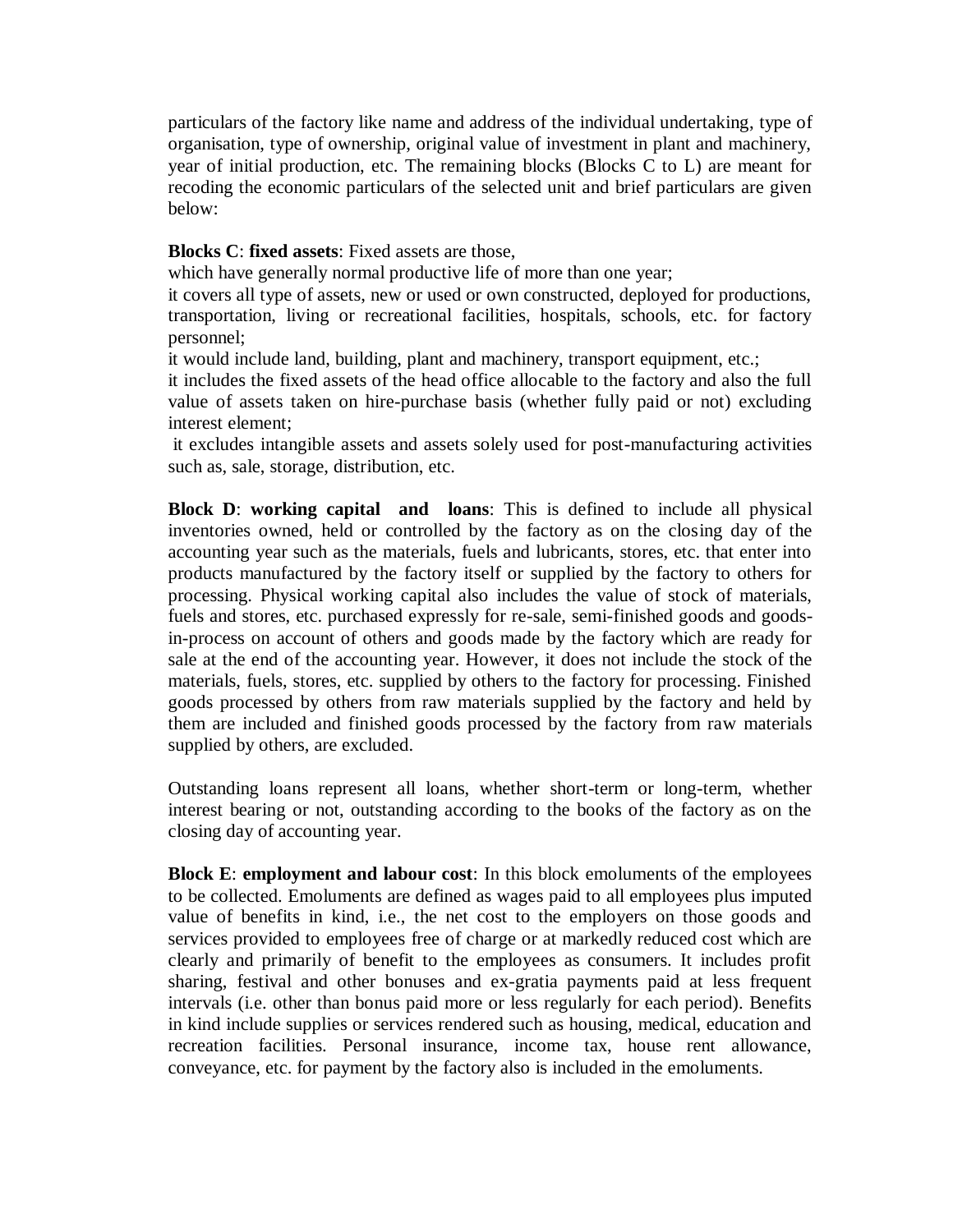**Block F**: **other expenses**: This block includes the cost of other inputs as both the industrial and non-industrial service rendered by others, which are paid by the factory and most of which are reflected in the ex-factory value of its production during the accounting year.

**Block G**: **other incomes**: In this block, information on other output/receipts is to be reported.

**Block H**: **indigenous input items consumed**: This block covers all the goods (raw materials, components, chemicals, packing material, etc.) which entered into the production process of the factory during the accounting year.

**Block I**: **imported input items consumed - directly only**: Information in this block is to be reported for all imported items consumed. The items are to be imported by the factory directly.

**Block J**: **products and by-products manufactured by the unit**: It includes information on all goods that have been produced by the factory during the accounting year for sale, i.e., either actually sold during the accounting year or entered into stocks. Calculation of gross value added of the enterprise will be done here.

**Block K**: **information and communication technology (ICT) usage**: It includes information on IT usage by the enterprise.

**Block L**: **energy conservation (EC) measures**: It includes information regarding the measures taken by the enterprise for energy conservation.

While all other blocks in ASI schedule relate to the production (manufacturing) process, the blocks K and L relate to the entire enterprise.

**Block M**: **particulars of field operations**: The name of the Asstt. Superintendent and Superintendent associated, date of receipt from the factory, date of verification/ compilation/ scrutiny of schedules, despatch, etc., will be recorded in this block against the appropriate items in the relevant columns.

**Block N**: **comments of assistant superintendent/ superintendent**: Any remark which is considered necessary for explaining any peculiarity in the economic variables or any other item-specific unusual feature of the unit will be noted here. Such remarks will help understanding the entries made in different blocks of the schedule, especially when any entry is numerically very high or very low or entry is unusual.

### **Detailed Instructions for Each Item**

**Block A**: **identification of sample enterprise**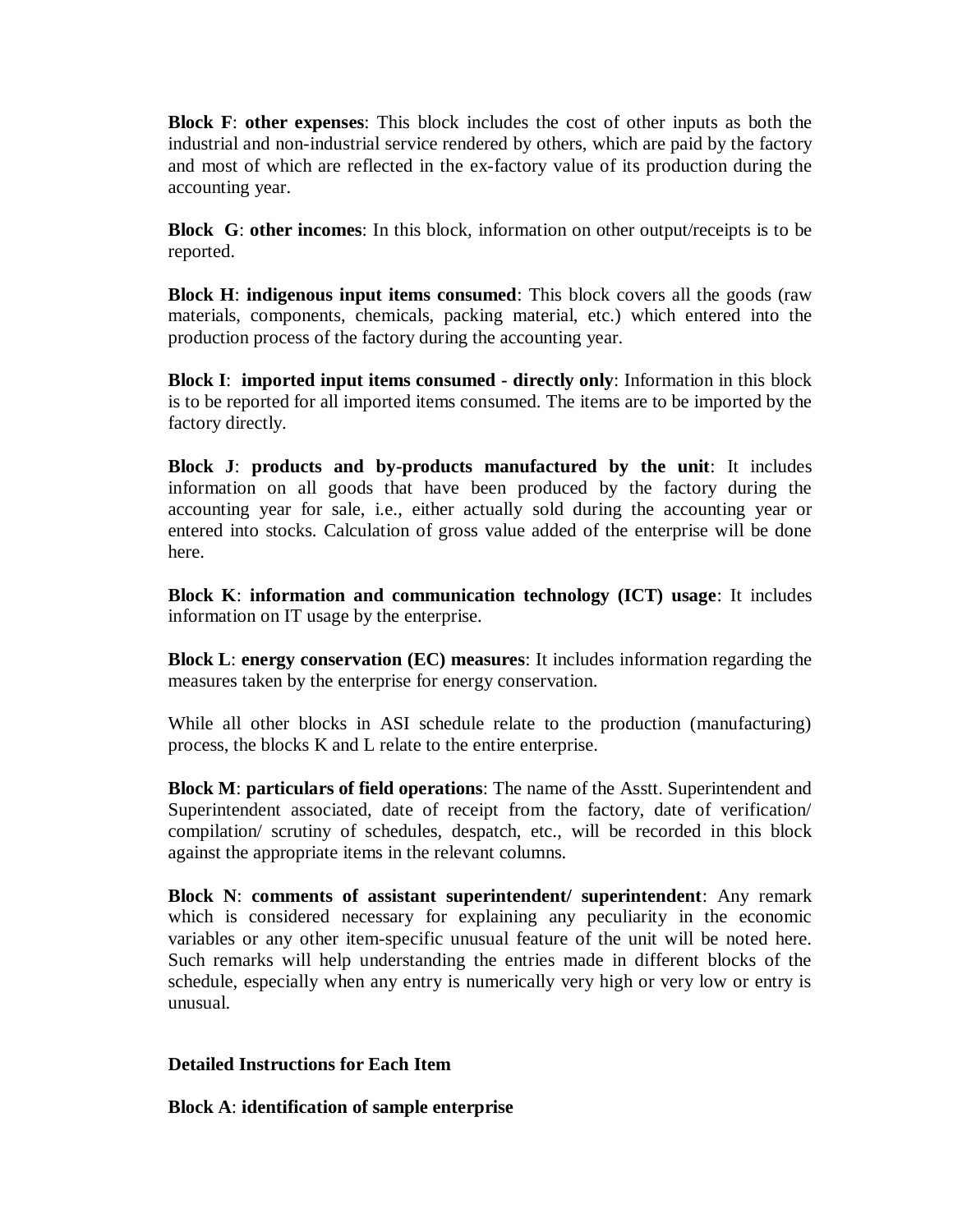This block has been designed to collect the descriptive identification of the sample enterprise. The items are mostly self-explanatory.

*Block A, item 1: schedule despatch (DSL) no*: With a view to reconcile the despatch of filled-in schedule by FOD field offices vis-à-vis receipt of the same by CSO (IS Wing), Kolkata a unique Despatch Serial number (DSL) has been provided for all the selected factories both under Census Sector and the Sample Sector and the same is to be reported by the field staff of FOD both in Parts I  $&$  II. These items will be copied from the sample list. DSL numbers are unique across the region for a particular year of survey. However, the same factory may have different DSL numbers in different years of survey.

*Block A, item 2: permanent serial number*: This number is provided by FOD offices while collecting the list from CIF and duly numbered list send to CSO (IS Wing), Kolkata for updation of frame. **This number is unique in State X NIC X Sector.** Number has been provided for all the selected factories both under Census Sector and the Sample Sector and the same is to be reported by the field staff of FOD both in Parts I & II. These items will be copied from the sample list.

*Block A, item 3: scheme code*: This is the code usually given for census and sample units as per sampling design. The census unit will be given code 1 and sample units will be given code 2.

*Block A, item 4: industry code as per frame*: This number is provided by FOD offices while collecting the list from CIF as per detail given during registration. This code is presently given as per NIC 2004 which need to be updated as per NIC 2008 from 2008-09 onwards. This code will be provided along with the sample list by CSO (IS Wing) which need to be copied correctly.

*Block A, item 5: industry code as per return:* This code should be given as per maximum ex-factory value of output of major activities of the multiple products and by-products manufactured by the units. A valid NIC code needs to be given from NIC 2008.

*Block A, item 6*: *description of industry*: The description of the industry to which the factory belongs will be indicated in the space provided as per description given in NIC 2008. If a factory happens to be engaged in multiple industries its major activities will be determined first. This should depend on the nature and value of product excluding goods in process but including the charges received on account of work done for others.

*Block A, item 7: state code:* The code has been provided for all the selected factories both under Census Sector and the Sample Sector and the same is to be reported by the field staff of FOD both in Parts I  $&$  II. These items will be copied from the sample list.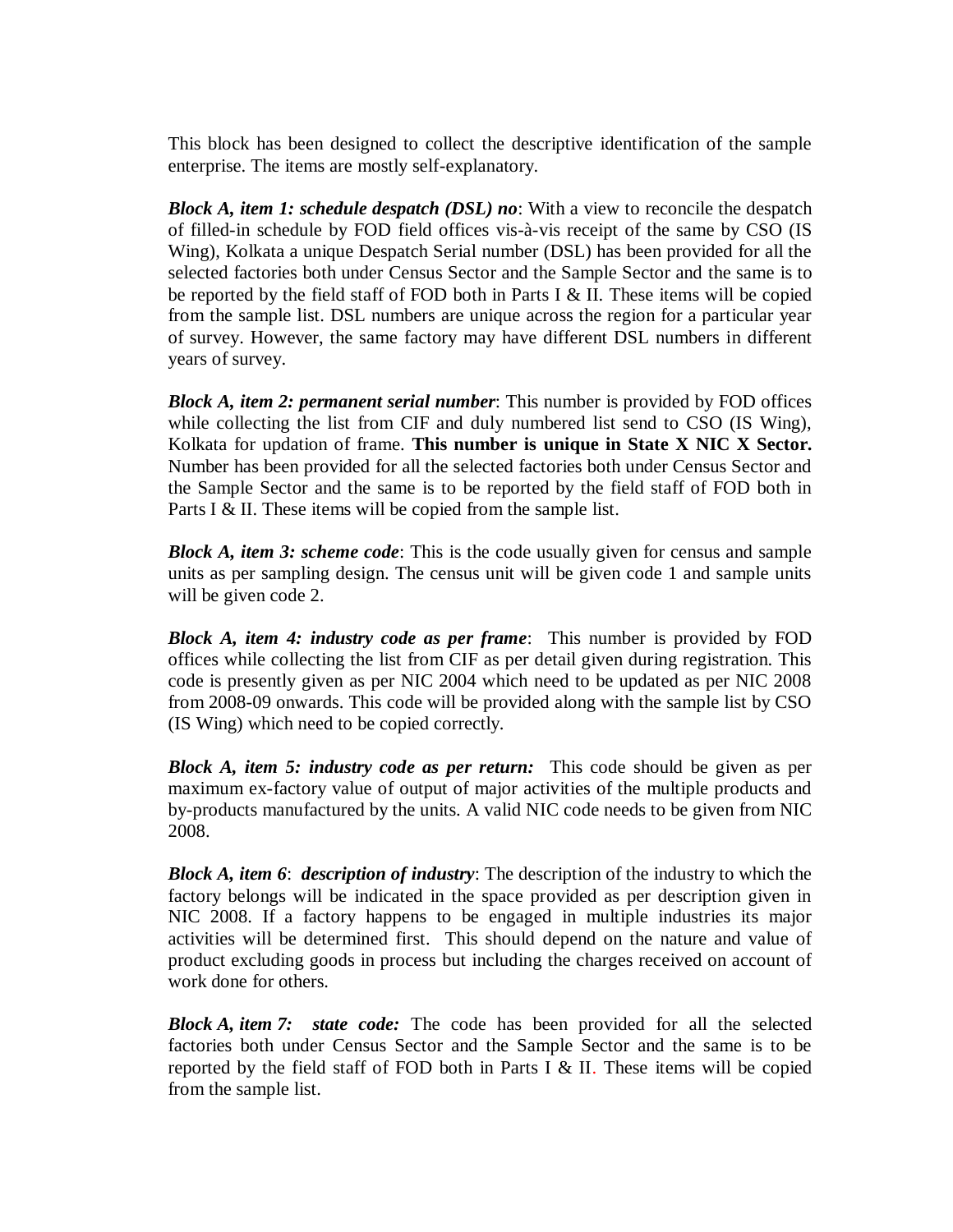*Block A, item 8: district code*: The code has been provided for all the selected factories both under Census Sector and the Sample Sector and the same is to be reported by the field staff of FOD both in Parts I  $&$  II. These items will be copied from the sample list.

*Block A, item 9: sector*: This code is to be given by FOD offices according to the location of the units. The codes for units located in the urban areas are 1 and for those in the rural areas are 2. No other code except 1 and 2 can be given here; nor should it be left blank.

*Block A, item 10: RO/SRO code*: The code has been provided for all the selected factories both under Census Sector and the Sample Sector and the same is to be reported by the field staff of FOD both in Parts I  $&$  II. This item will be copied from the sample list.

*Block A, item 11: number of units*: Number of units for which the schedule (return) is compiled will be recorded against this item. Here the number of units will be greater than 1 in the case of joint returns. Also, in the case of joint returns, proper DSL numbers for which the joint return is compiled should be properly given.

### **The Joint Return should only be compiled in the following cases:**

The units must be having the same State code;

The units should have the same management;

Separate unit-wise accounts are not available and only combined accounts are available;

Resources that go into the manufacturing activity in the units are not separately identifiable;

The units may not have the same industry group at 5 digit NIC level, but satisfy the aforementioned conditions. However, all the units included in Joint Return must be engaged in manufacturing and if the combined accounts include other activities, those should be excluded.

**Please note that in case of sample sector the number of units will be always 1.**

*Block A, item 12: status of units*: This item will be recorded in codes. Codes are given below:

| $NOP - 3$ .                                  |  |
|----------------------------------------------|--|
|                                              |  |
| Non-response due to closure but in existence |  |
|                                              |  |
| Non-response due to non existence $\&$       |  |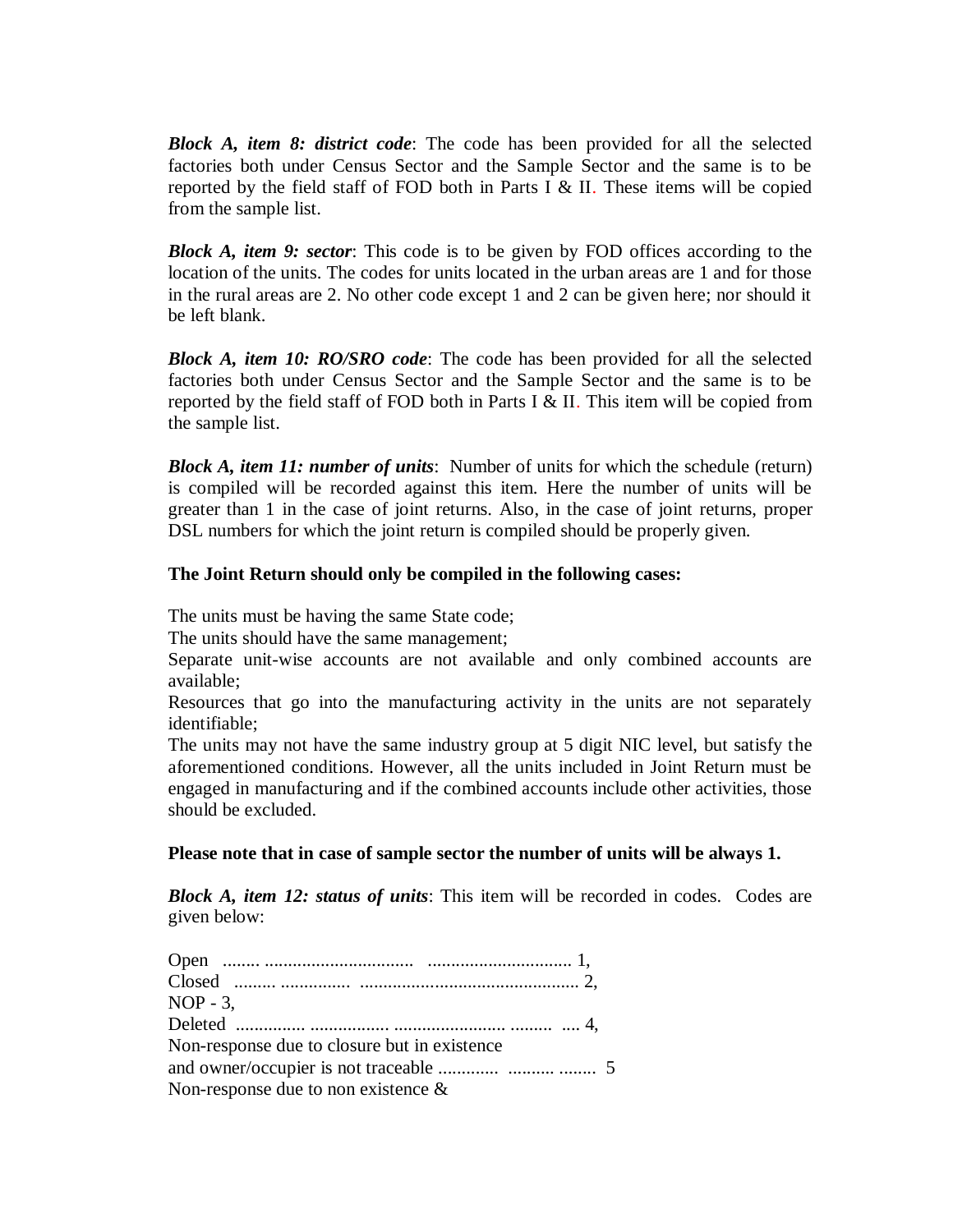| Non-response due to relevant records are.                      |
|----------------------------------------------------------------|
|                                                                |
| Non-response due to recalcitrant/refuse to                     |
|                                                                |
| Non-response due to factory under                              |
| 9                                                              |
|                                                                |
|                                                                |
|                                                                |
| Deleted due to out of coverage <i>i.e.</i> defense,            |
| oil storage, technical training Institute and hotel, etc.   13 |
|                                                                |
|                                                                |

The following may be noted:

A unit is considered to be closed if the unit is maintaining staffs but not having production.

A unit is considered to be Non Operating (NOP) if the unit has no production and not maintaing the staffs.

A unit is considered for deletion if the unit is having continuous status of NOP for three years and proposed by FOD for deletion from the frame.

No other code except for 1-15 can be given here; nor should it be left blank.

### **Block B: particulars of the factory (to be filled by owner of the factory)**

This block has been designed to collect the particulars of the sample enterprise. This point onwards, all the facts and figures in this return are to be filled in by owner of the factory.

*Block B: item 1: name and address of the individual undertaking*: The name of the factory along with the village name, district name, state name and pin code is to be filled up neatly. Note that any change of name undergone by the factory is to be reported with new name and old name is to be mentioned at the below for reference.

*Block B: item 2: type of organisation*: This item is to be recorded in codes. Codes to be used for recording are given below:

| <b>Individual Proprietorship</b>   | -1   |    |
|------------------------------------|------|----|
| Joint Family (HUF)                 |      | -2 |
| Partnership                        | -3   |    |
| <b>Public Limited Company</b>      | $-4$ |    |
| Private Limited Company            | $-5$ |    |
| Government Departmental Enterprise |      |    |
| (excluding Khadi, Handloom)        |      |    |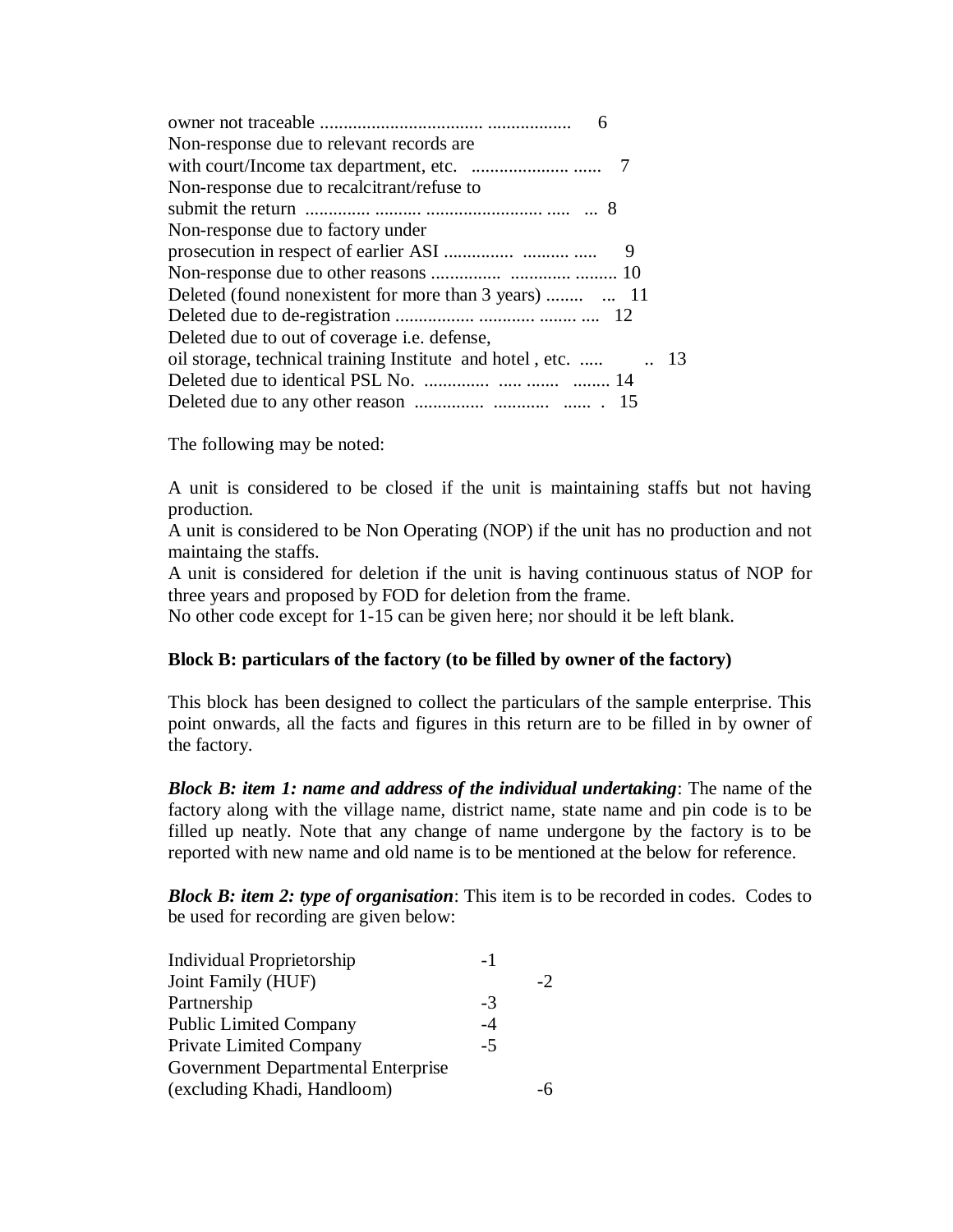| Public Corporation by Special Act. of  |      |       |
|----------------------------------------|------|-------|
| Parliament or State Legislature of PSU | $-7$ |       |
| Khadi and Village Industries           |      |       |
| Commission                             |      | -8    |
| Handlooms                              |      | $-9$  |
| Co-operative Society                   |      | $-10$ |
| Others (including Trusts, Wakf         |      |       |
| Boards, etc.)                          |      |       |

The following may be noted for recording entry here:

| <b>of</b><br><b>Type</b><br>Organisation         | <b>Description</b>                                                                                                                                                                                                                                                                                                                                                                                                                                           |  |
|--------------------------------------------------|--------------------------------------------------------------------------------------------------------------------------------------------------------------------------------------------------------------------------------------------------------------------------------------------------------------------------------------------------------------------------------------------------------------------------------------------------------------|--|
| Proprietary                                      | Here, an individual is the sole owner of the enterprise.                                                                                                                                                                                                                                                                                                                                                                                                     |  |
| Partnership                                      | It means relation between persons who have agreed to share<br>the profits of a business carried on by all or any one of them<br>acting for all.                                                                                                                                                                                                                                                                                                              |  |
| Co-operative<br>society                          | It is a society formed through the co-operation of a number of<br>persons (members of the society) to benefit the members. The<br>funds are raised by members' contributions/ investments and<br>the members share the profits. The government or government<br>agency can also be a member or shareholder of a registered<br>co-operative society but this fact cannot render the society into<br>a public sector enterprise for the purpose of the survey. |  |
| Limited<br>Company<br>(outside<br>public sector) | 'Company' is an enterprise registered under the Companies'<br>Act, 1956.<br>A private company means a company which by its Articles,<br>RESTRICTS the right to transfer its shares, if any,<br>LIMITS the number of its members (not including its<br>employees) to 50, and<br>PROHIBITS any invitation to public to subscribe for any<br>shares or debentures of the company.<br>Pubic company means a company which is not a private<br>company            |  |
| Others                                           | These are the enterprises not falling under any of the above<br>categories, e.g., public limited company.                                                                                                                                                                                                                                                                                                                                                    |  |

The term 'individual proprietorship' excludes the concerns solely owned by the Public Authorities. The code in such cases would be 19 unless such concern falls under (d), (e) or (f) types.

*Block B: item 3: type of ownership (code)***:** This item is to be recorded in codes. The relevant codes are given below:

Wholly Central Government -1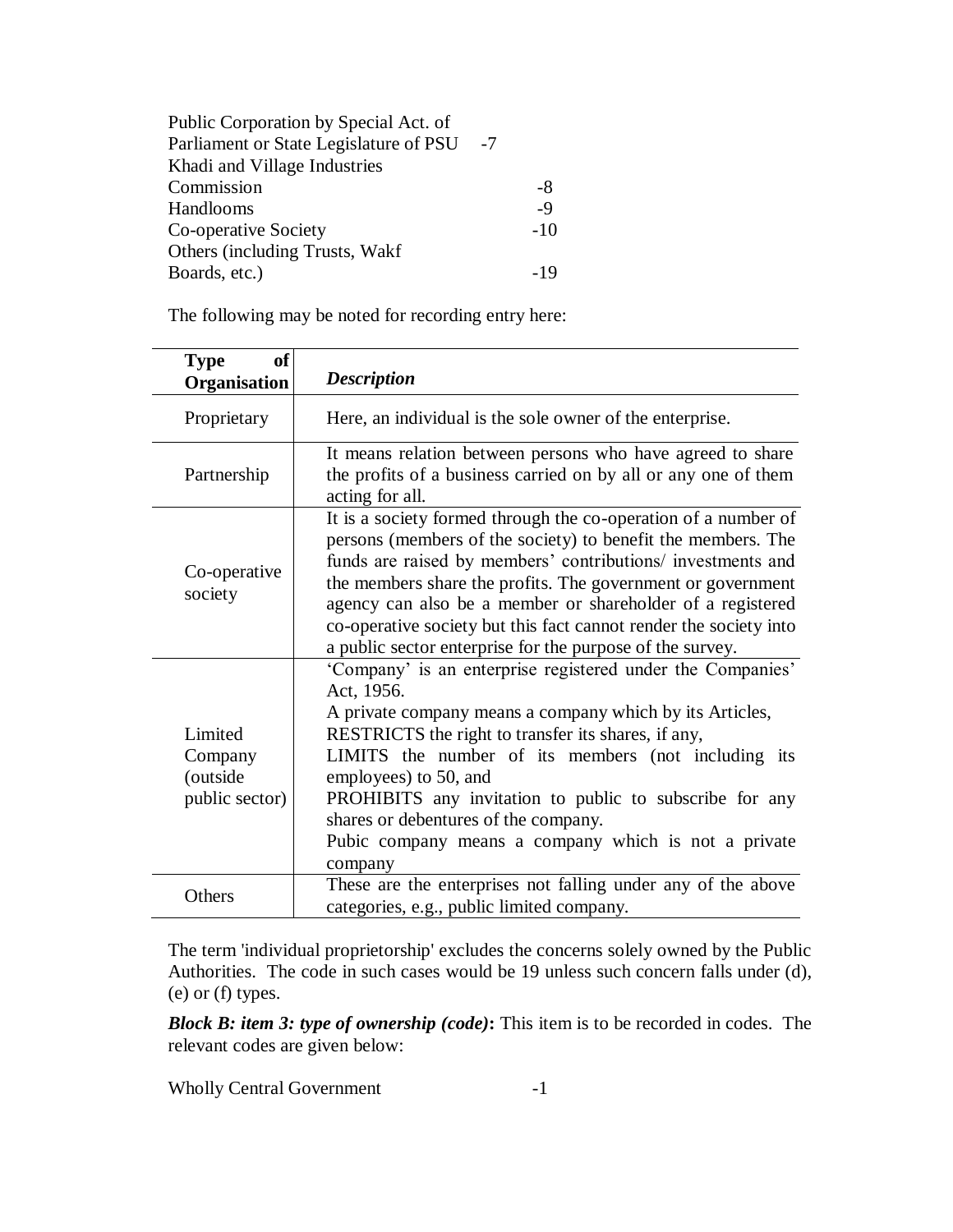| Wholly State and/or Local Government | $-2$ |     |
|--------------------------------------|------|-----|
| Central Government and State and/or  |      |     |
| Local Government jointly             | $-3$ |     |
| Joint Sector Public                  |      | -4  |
| Joint Sector Private                 | $-5$ |     |
| <b>Wholly Private Ownership</b>      |      | -6. |

Joint Sector covers the following types of ownership:

Central Government and private enterprise jointly; State Government/Local Government and private enterprise jointly; Central, State/Local Government and private enterprise jointly.

> In a joint sector ownership, if paid-up share capital of private enterprise is more than 50% it will be classified as 'Joint Sector Private' and if the paid-up share capital of the 'Public Sector' is more than 50% it will be classified as 'Joint Sector Public'.

*Block B: item 4: how many total number of units the company has:* This item will be filled in if the code recorded in item 2 is 4 or 5 and the code recorded in item 3 is 6. Note that:

The total number of units the Limited company has to be reported here; It may include the units within the state as well as outside the state.

It is different from item no. 11 of Block-A, which gives the number of units for which the return is compiled.

*Block B: item 5: original value of investment in P & M*: The original value of Plant and Machinery relates to year of purchase and not for the reference year or at present value. In case the pollution control equipment is a part of plant and machinery, as they are in some industries like tea or brick, the combined figure may be considered if bifurcation is not at all possible. The relevant code corresponding to the range of value of Plant of machinery is to be recorded in this item. The codes are given below:

Note that the range code is to be recorded here and not the value of  $P \& M$ .

*Block B: item 6: whether the unit has ISO Certification, 14000 Series:* If the units is having ISO Certificate of 14000 series, code 1 will be recorded, otherwise code 2 will be recorded. Note that the certification must be of 14000 series for recording 'yes'. If for a factory, the ISO Certification 14000 series does not apply, it should be given the code 2.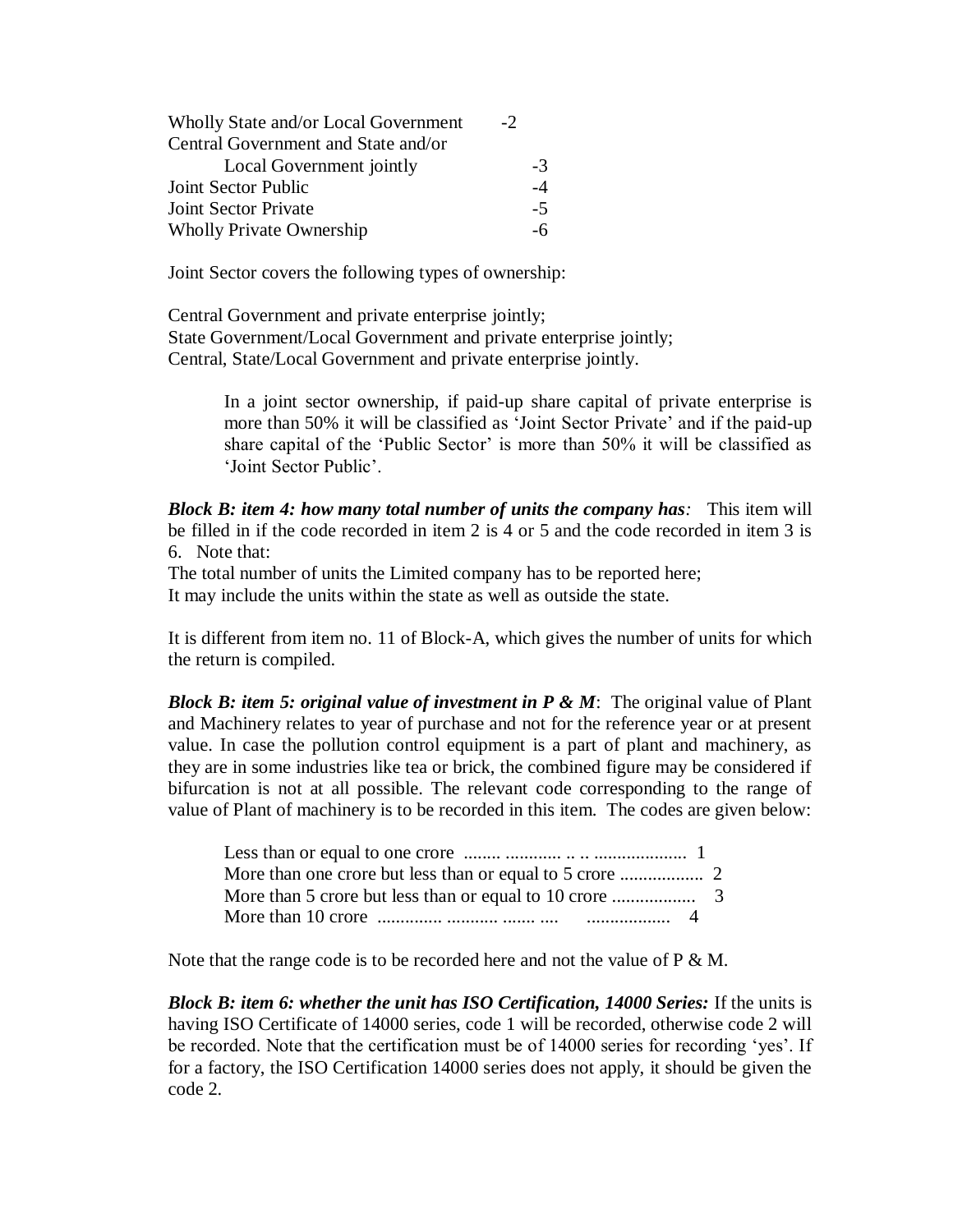*Block B: item 7: year of initial production (in the format YYYY):* The year of initial production for the factory (and not the year of the completion of factory) is to be recorded here. Note that:

The year of initial production is to be decided irrespective of change in site or ownership or new registration

The year of production relates to commercial production and not for pretesting purpose.

*Block B: item 8: accounting year (in the format YYYY to YYYY:* The accounting year for which the return relates to, is to be reported here. For example, if the factory follows financial year from 1.4.2008 to 31.3.2009 as accounting year, then record **2008 to 2009**. In the case of amalgamated accounts, the values for the reference accounting year under consideration need to be apportioned appropriately and reported.

*Block B: item 9: number of months of operation:* This item is to record the total number of months in which the factory/industrial concern operated during the accounting year. The figure reported here must have a consistency with the manufacturing and non-manufacturing days given in Block-E (employment and labour cost).

*Block B: item 10: does your unit have computerised accounting system?* The unit will be considered to have computerized accounting system if they are managing the accounting system **using computerized software**, and code 1 will be recorded in such cases. Otherwise, code 2 will be recorded.

*Block B: item 11: can your unit supply ASI data in computer media?* If the unit is provided with the soft copy of the return and is able to supply data in soft mode as per the return through computer media, code 1 will be recorded in this item, else code 2.

*Block B: item 11: details of the contact person:* The name & designation along with his/her telephone number, fax number and e-mail address used for the purpose of the unit will be written in the appropriate boxes.

### **Block C: fixed assets**

Fixed assets are of a permanent nature having a productive life of more than one year, which is meant for earning revenue directly or indirectly and not for the purpose of sale in ordinary course of business. They include assets used for production, transportation, living or recreational facilities, hospital, school, etc. Intangible fixed assets like goodwill, patents, preliminary expenses, drawing and design etc are excluded for the purpose of ASI. The fixed assets have, at the start of their functions, a definite value, which decreases with wear and tear. The original cost less depreciation indicates that part of value of fixed assets, which has not yet been transferred to the output. This value is called the residual value. The value of a fixed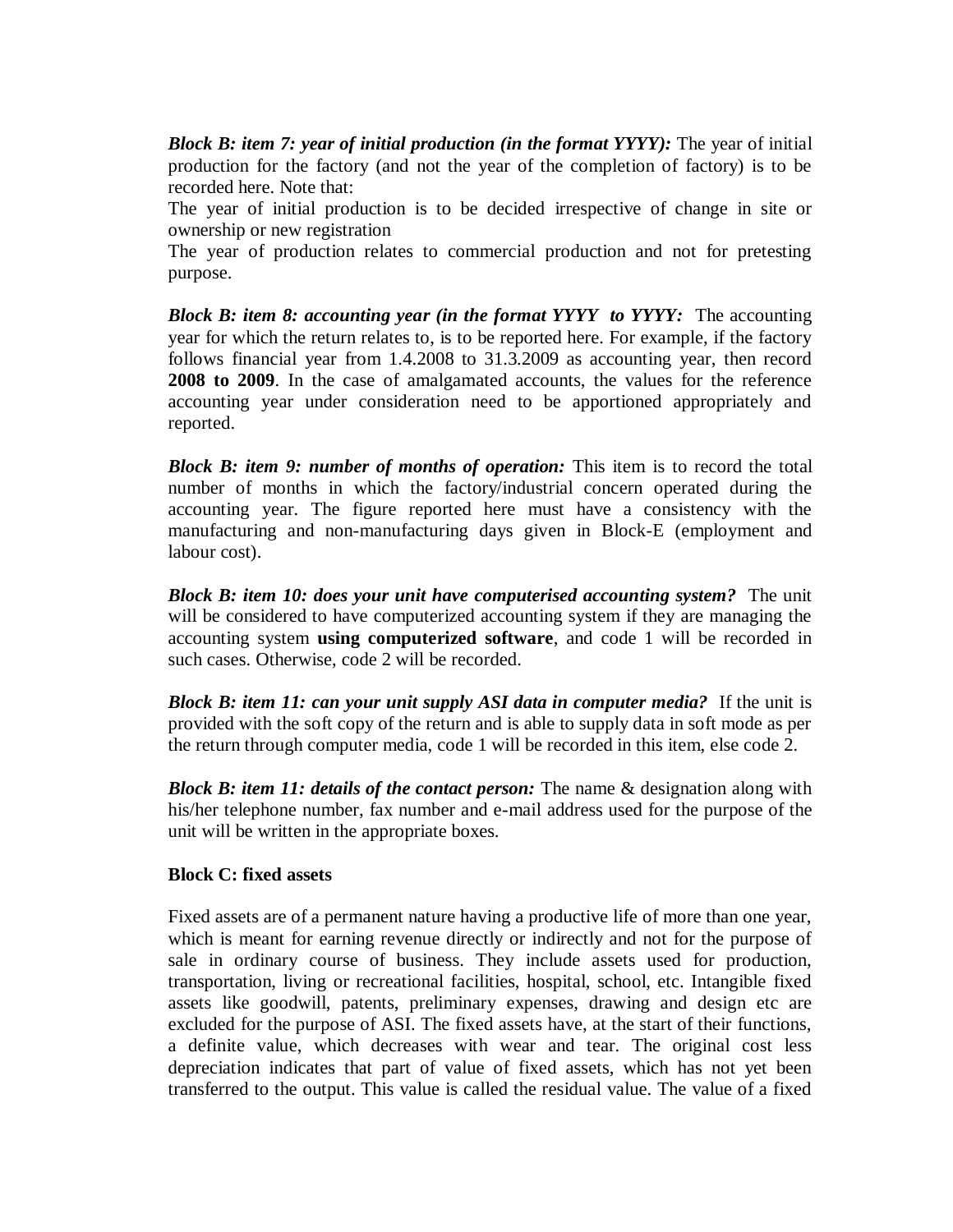asset, which has completed its theoretical working life should always be recorded as Re.1/-. The revalued value is considered now. But depreciation will be taken on original cost and not on revalued cost.

Fixed assets acquired through others should be valued at full cost incurred, i.e. at the delivered price plus cost of installation including any fees or taxes paid but excluding financing cost if any, like interest paid to bank. The purchased assets may be new or old ones. A fixed asset may be sold or discarded during the accounting year. In such a case, the written down book value of the fixed asset sold or discarded should be considered.

Fixed assets will **include**:

Assets used for production, transportation, living or other facilities (recreation, etc.). Full value of assets taken on hire purchase/ instalment (whether fully paid or not) excluding interest should be considered;

Assets under construction, i.e., construction of building, installation of plant and machinery, preparation of chassis of truck, etc. (transport equipment) may be reported under the relevant items;

Additions to fixed assets (**as distinct from minor repair work**) during the reference year are to be included.

Fixed assets will **not include**:

Intangible assets like goodwill, etc.; Advance payment for fixed assets not yet received; Fixed assets owned but rented out.

**Block C: item 1: land:** Land is a gift of nature and the supply of land is limited. It is not subjected to depreciation unless it is subjected depletion such as mines and timber land. Land is one of the four factors of production and in a balance sheet of a manufacturing concern, the monetary value of land is shown in general apart from monetary value of other fixed assets. The book value of land, as such, at the beginning and at the closing is the same, unless new land is purchased during the accounting year.

Land may be freehold, purchased, rented or leasehold. The term freehold is used in two different senses:

Land obtained directly from the state without any intermediary and the land revenue is payable directly to the Government. This type of freehold land has book value. Land obtained, free of cost from any other source, may be an ancestral property. This freehold land has no book value in the books of accounts of the enterprise.

For purchased land, the book value at the opening and at the closing is the same. For rented land no book value is shown in the balance sheet. For leasehold land, if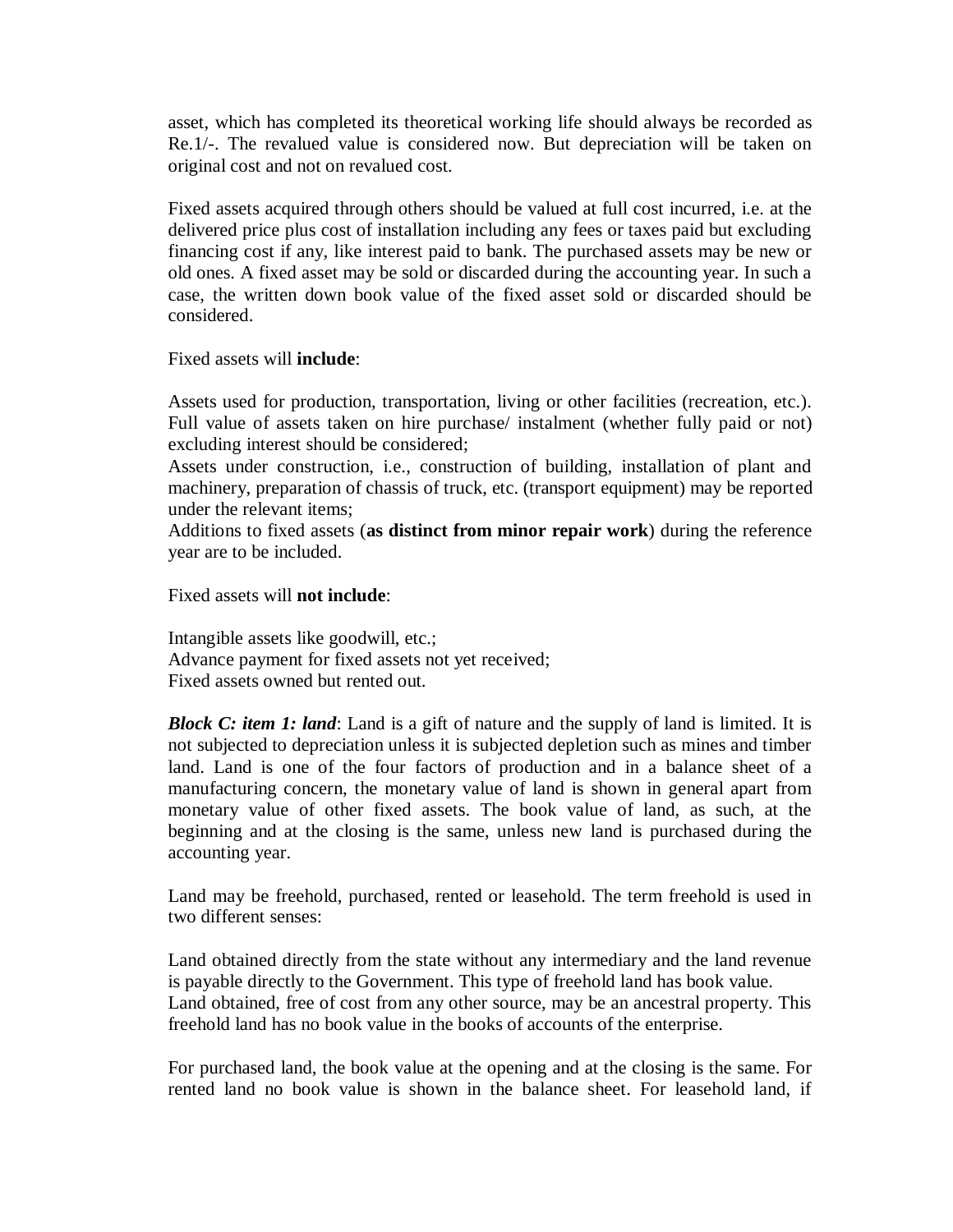depreciation is charged, the depreciated value of the land is shown as closing balance. If no depreciation is charged, the un-depreciated lump sum amount paid for the leasehold land is shown at the closing of the balance sheet.

This will also include improvement to land. However, if only a portion of the land belonging to the residence of a household is utilised for the enterprise, only that portion of the land may be considered as capital assets for the enterprise. Land owned with permanent heritable possession with or without right to transfer the title would come under this item. For encroached land, market value will be recorded.

### *Block C: item 2: building*: Building includes:

Building for workshops and buildings utilised for production, office and housing. Building under construction, parts and conveniences that facilitate the housing activity in them such as lifts, stairways, heating, lighting and communication system (**not equipments**) internal to the building, fire precaution system, capital expenses on telephone system to factory building, air conditioning plant only when installed primarily to provide better working condition to the operative and essential devices for watering raw materials or products.

Window type air conditioners **should not be** considered here instead it would be considered **against Item 7**.

Other constructions such as passage, boundary wall, partition, water tank, sewerage, tube-well, etc. as well as construction of an approach road in front of the factory.

### *Block C: item 3: plant and machinery*: Plant and machinery **include**:

Equipment for execution of work. It includes power generating machinery, construction machinery, metal working machinery, furnaces, metal cutting lathes, blast furnaces, looms, sewing machines, cranes, fork lift equipment, etc. Cranes, which don't form a part of machinery, should be treated as transport equipment. There are some items, which create confusion for classifying them under this item. For example, electric installations for running the plant, molasses tanks in case of sugar factory, moulds fitted to machinery in plastic and other industries, water tank for curing in cement factory, air conditioners fitted to machinery or used for cooling the machinery etc. all such items will form a part and parcel of plant and machinery.

A refrigerator is not a plant and machinery, but there are some medicines which after manufacture are to be kept in refrigerator so that it may not lose its medicinal property. In such a case the refrigerator is considered as plant and machinery in medicine producing factory.

If a machine owned by the factory is partly used by it and partly rented out during the accounting year, such asset is to be included as part of fixed asset of the factory. In case the machine is completely rented out during the accounting year, then neither the asset is to be considered nor the rent received for it be considered as other output.

If machinery is received as gift and installed without incurring any capital expenditure by the factory, the total value of the gift, installation charges and other incidental are to be recorded against Plant & machinery.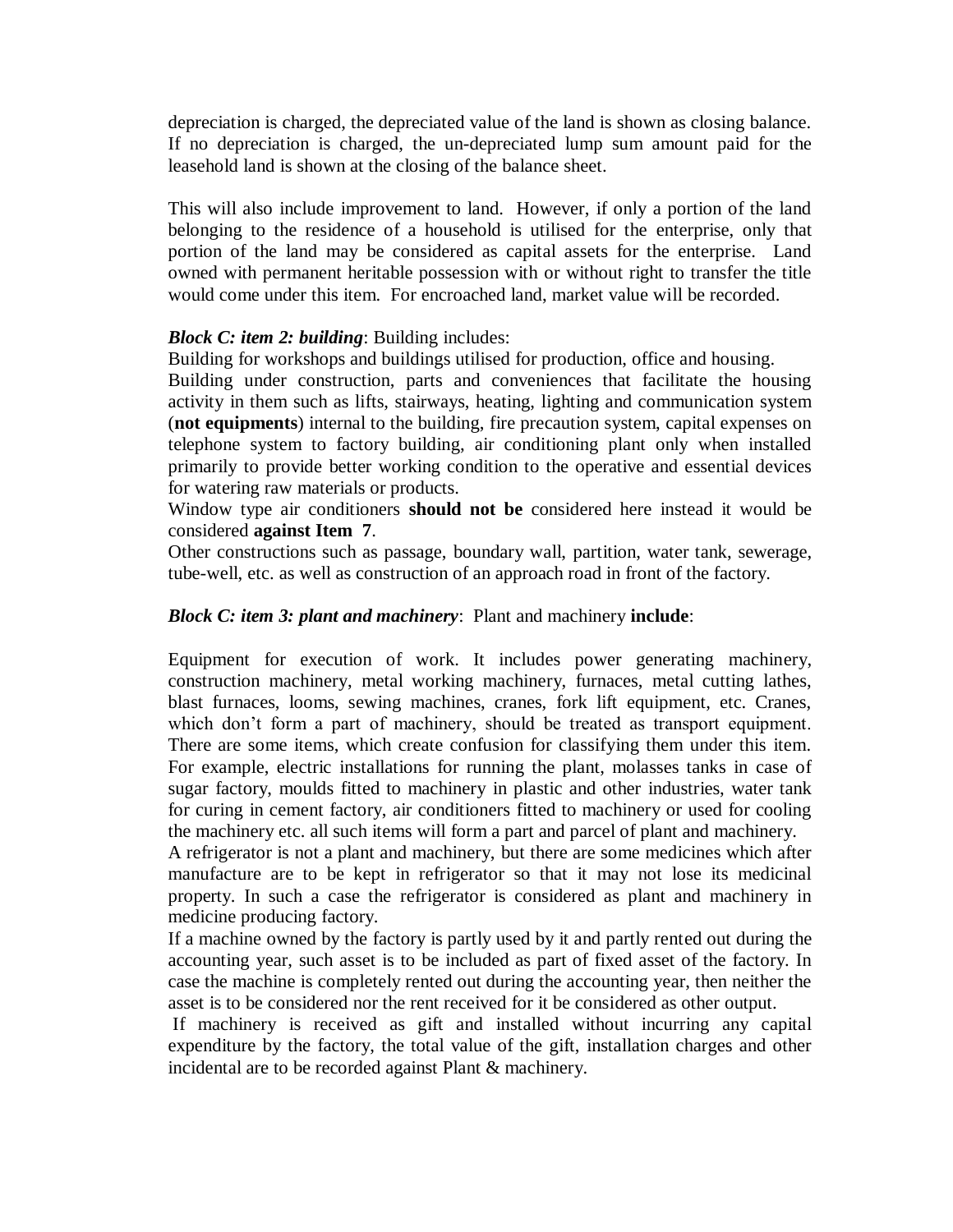Own constructed Plant & Machinery if installed, is to be evaluated at cost as in the books of the factory. Total value of all plant and machinery acquired on hire purchase basis is to be included against Plant & Machinery. **Advance payments made for the purchase** of machinery (not in possession during the reference year) **will not** be recorded as the approach for recording information here is by physical approach.

*Block C: item 4*: *transport equipment*: These are used for transporting persons and goods by the factory. They include locomotive, trucks, trailers, cars, ropeways, buses and lorries. Note that:

If a factory has a cart driven by animals for transport purpose then the cart along with the animal will be considered here.

When a crane forms specially a part of plant and machinery it should be considered against item 3 otherwise it will be considered here.

If the same transport equipment is used for the factory as well as for other purpose, the question of segregation arises. For example, if same transport equipment is used to carry agricultural product and factory product of the same concern, segregation must be on the basis of mileage.

*Block C: item 5*: *computer equipment incl. software:* This will include the cost of computers and the equipment along with the software used to run it. This will also include the cost of UPS, CVT, Printers, etc. The customized software or database software **may also be included here**.

*Block C: item 6*: *pollution control equipment:* This is in context of thrust on pollution control equipment to be taken by factories. This refers to machinery installed for pollution control.

*Block C: item 7*: *other fixed assets:* This will include all other assets which are not included in Items 1 to 5 such as loose tools with a normal life of more than one year, library, laboratory, apparatus, trade mark instrument, hospital equipments, furniture fixture, office equipment, weigh bridge, room air conditions, heater, fans, PABX, electrical fittings. Improvement to land and other construction include capital expenditure on fence, roads railway siding, bridges, platforms, pipelines, telephone and other communication lines, sewage and water system, etc external to the factory buildings but within the factory compound. Sugar factories may construct approach road to the factory gate. This is improvement to land. In some balance sheet an item 'land and development' might have been shown. In such cases, value of land and expenditure on development are to be separated.

*Block C: item 9*: *capital work in progress:* The value of all assets capital in natures, which are under construction or installation but not capitalized, will be shown here.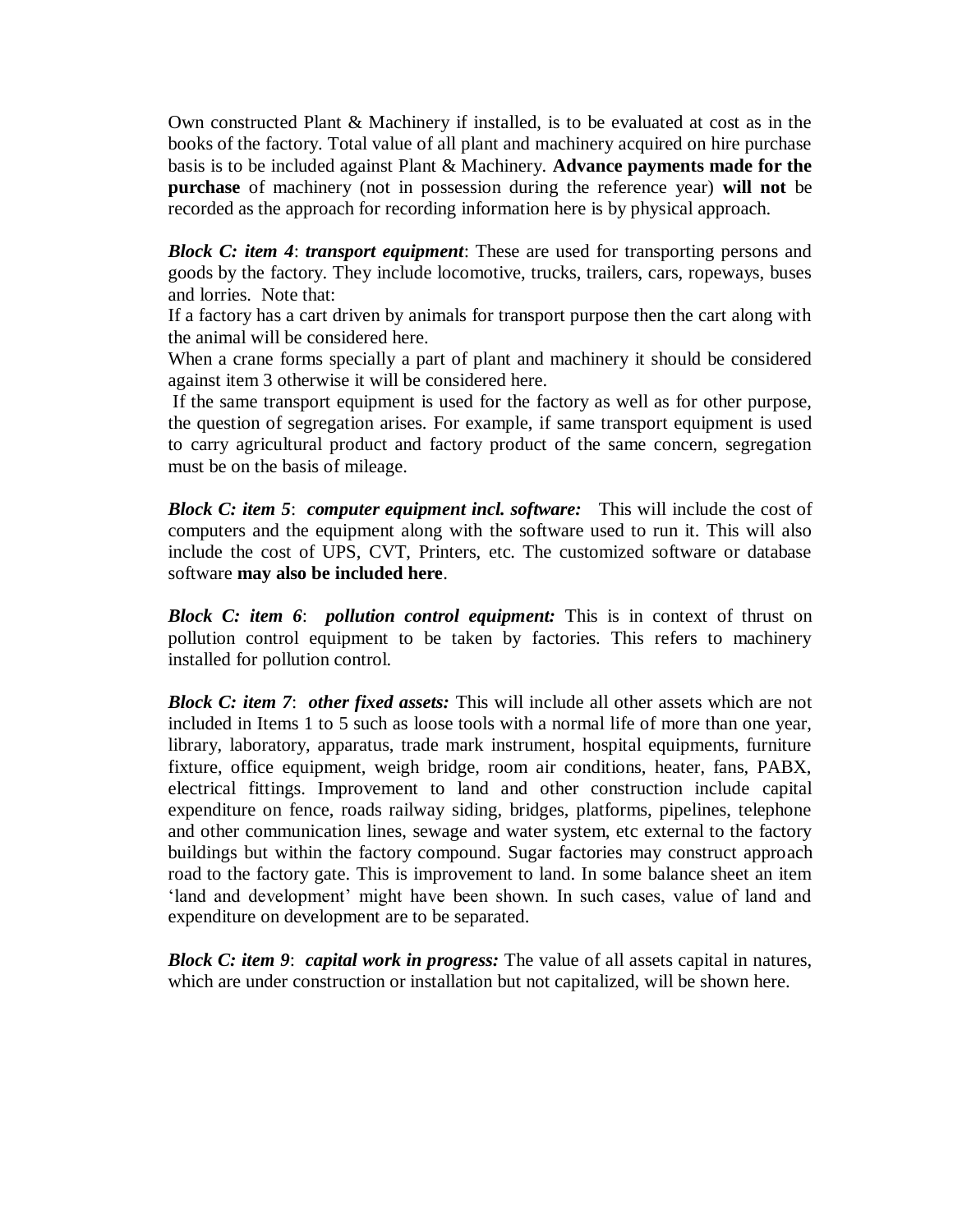*Block C: column 3: opening balance:* The original cost or revalued gross figures of the fixed assets (whenever revaluation is carried out) as on the opening day of the accounting year is to be reported. In case the theoretical working life of the assets expires, then the value should be recorded as Rs.1/-.

*Block C: columns 4 & 5: value addition during the year*: Fixed assets acquired from others during the year, whether fully paid or not, should be valued at the full cost incurred, i.e., at the delivered price plus the cost of installation including any fees and taxes paid but excluding financing costs relating to the period after the commencement of production. This would include: (1) value of all purchases of materials on capital account during the accounting year, (2) amount paid for service charges during the accounting year on capital account, (3) value of all fixed assets, whether fully paid or not, taken on capital account during the accounting year. All items purchased, old or new, including those constructed by the factory and capitalized will be recorded under Columns  $(4)$  &  $(5)$ . In case any additions to fixed assets are 'second hand', items purchased from within the country during the year, the cost of these should be shown separately with a footnote.

Fixed assets produced by the establishment for its own use should be valued at the cost of all work put in place including any overhead costs allocable to this work. In case any revaluation of the fixed assets has been carried out during the accounting year, the extent of its impact may be included under Column (4). However, the extent of total revaluation shall be shown with a footnote under the block.

*Block C: column 6: deductions and adjustments during the year:* Gross value of the fixed assets sold, discarded or otherwise disposed off during the year is to be entered. Book Value of the sale or that value which is recorded in the books of accounts for the discarded item need be reported.

In case any revaluation of the fixed assets has been carried out during the accounting year the extent of its impact may be included under Column (4). However, the extent of total revaluation shall be shown with a footnote under the blocks.

Data must be furnished in respect of Columns 4, 5, 6, 9, 10, 12 and 13, if not available for all the columns of the block as envisaged,.

## *Block C: columns 8-11: depreciation:* The following may be noted:

Depreciation up to the beginning of the year and that provided during the year should be shown respectively under Columns (8) and (9). Depreciation relating to assets sold/discarded /otherwise disposed off during the year should be shown under Column (10).

The depreciation allowance provided for the accounting year is to be recorded here. All items, which have a normal life of more than a year and are used for the manufacturing process or incidental to it are allowed some allowance each year; the allowance thus claimed is recorded as depreciation. In addition to the normal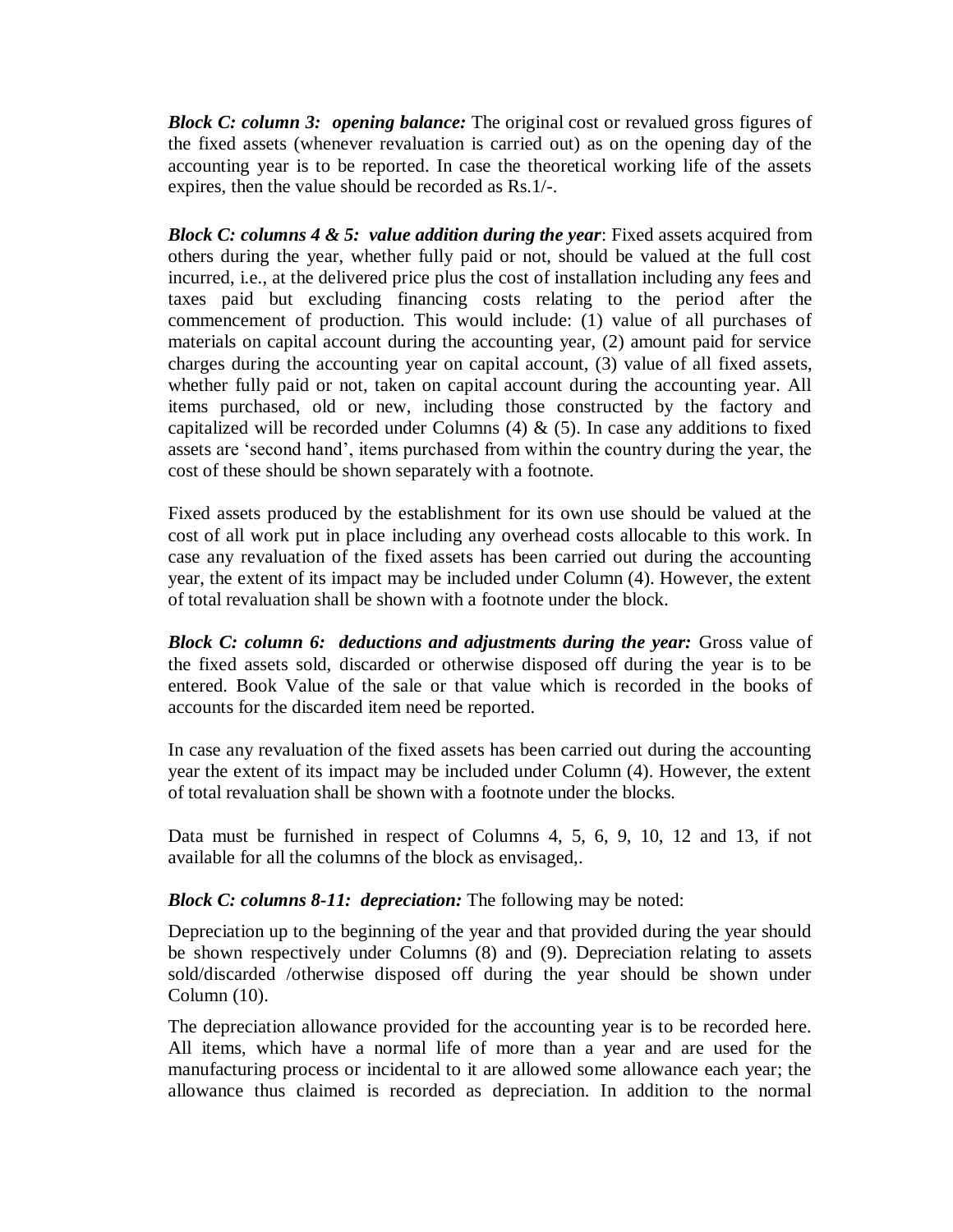allowance, for new item an allowance known as initial allowance for investment is allowed. They should not be shown in the return for the purposes of Block C, as depreciation. Where the factory was following a system of depreciation, but provision has not been made for a period of time, the estimate of depreciation for the accounting year is to be made as per the method followed by it. On the other hand, if depreciation figures for preceding year(s) are reported along with the depreciation provided during the year, depreciation provided during the year should be apportioned by some means and same may be reported in Column 9.

If no depreciation has been allowed for item of fixed assets, the same may be estimated on the basis of (a) total cost including the price of purchase or construction of the asset in question and the cost of installation and (b) an estimate of its working life in years. Then (a)/(b) will give the annual rate of depreciation in such a case. The value of a fixed asset that has completed its theoretical life should be recorded as  $Rs.1/-$ 

### **Block D: working capital and loans**

Working capital represents the excess of total current assets over total current liabilities. The item-wise descriptions are given below.

*Block D: item 1: raw materials & components and packing materials:* Packing materials will find place here. Materials supplied by the factory to others for processing will be included but materials supplied by others to the factory for processing will not be considered. Stock of construction materials will be taken against this item. The stocks of raw material for which payment has been made but material is yet to be delivered should be taken in this item (such as material in transit). The raw material which is left after the consumptions in input process should be taken. In most cases this needs to be bifurcated from the balance sheets after probing with the factory personnel. The examples of this kind are given in Ready Reckoner. In case of printing press doing job work and producing printing materials on customers' orders with bulk of materials supplied by customers, stock of ink and other papers of the factory may be taken into consideration in this item.

*Block D: item 2: fuels & lubricants:* This will include all fuels and lubricants in stock. In most cases this needs to be bifurcated from the balance sheets after probing with the factory personnels.

*Block D: item 3: spares, stores & others:* Include stores, spares, loose tools of short life, office supplies, material required for repair and other consumables. In most cases this needs to be bifurcated from the balance sheets after probing with the factory personnels.

*Block D: item 5: semi-finished goods/work in progress:* It includes the values of materials which has been partially processed and are not usually sold without further processing. Goods under process from the material supplied by others are not to be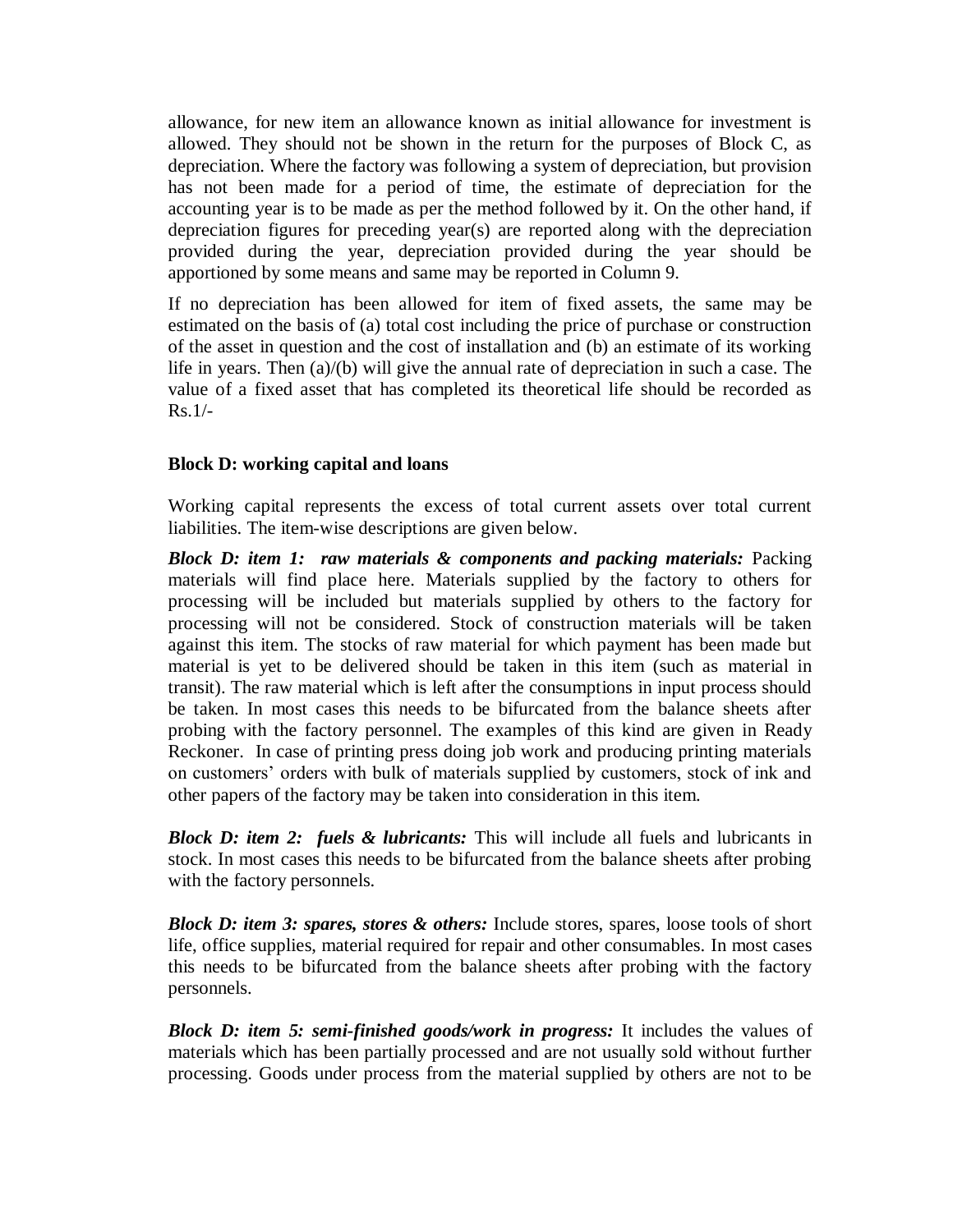taken here. This item **excludes** value of semi-finished fixed assets for the use of the factory.

*Block D: item 6: finished goods:* All goods made by the factory which are ready for sale as on the reference date are to be included here. Finished goods processed by others and held by them from the raw materials supplied by the factory will **be included** but finished goods held by the factory after processing from raw materials supplied by others will **be excluded**.

The valuation of the goods should be made at the price (excluding excise tax, sales tax, etc.) at which goods were sold by the factory immediately prior to the reference dates. Where this is not possible, book value may be taken.

*Block D: item 8: cash in hand & at bank:* Cash to be considered as current asset should be of liquid in nature. Fixed deposits in bank, deposit with telephone, electricity, etc. are not considered as current assets. Cheque issued but not presented will be included against this item. Stocks of postage stamps, revenue stamps, MO forms are to be included here.

Moreover, current account, savings bank account, short-term deposits are considered as current assets and hence included here. Drafts in hand will be included here. Any remittance in transit will be **excluded**.

*Block D: item 9: sundry debtors:* In most manufacturing enterprises cash sales are less and most of the transactions are on credit basis. When credit is allowed to a customer (debtor) his current asset gets increased. All debtors taken together are called sundry debtors. Advances given to supplier / parties are to be **included**.

*Block D: item 10: other current assets:* Sometimes an enterprise pays in advance which is recoverable in cash or kind or for value to be received. Sometimes an employer makes advance payment to its workers or employees. This advance payments are for short term and recoverable or adjusted against the following months bills. Such advance payment will form a part of this item. The items which will also be included in other current assets are; bills receivable, cheques in hand, prepaid expenses, balance with excise authorities, advance income tax, security deposits (if refundable within one year), tender deposits of short duration. Rent receivable for rented out fixed assets. The interest charged by the factory for untimely payment from parties will be included here. Unused overdraft facility, fixed deposit of any duration, capital transactions like investment in private companies, trade investment, amount receivable for sale of fixed assets and any advance relating to capital transactions, long term loan with interest thereon are to be **excluded**. Raw material in transit irrespective of ownership as well as cash in transit is also to be included.

*Block D: item 12: sundry creditors:* Amounts owned by an enterprise on account of goods purchased or services received in respect of similar related contractual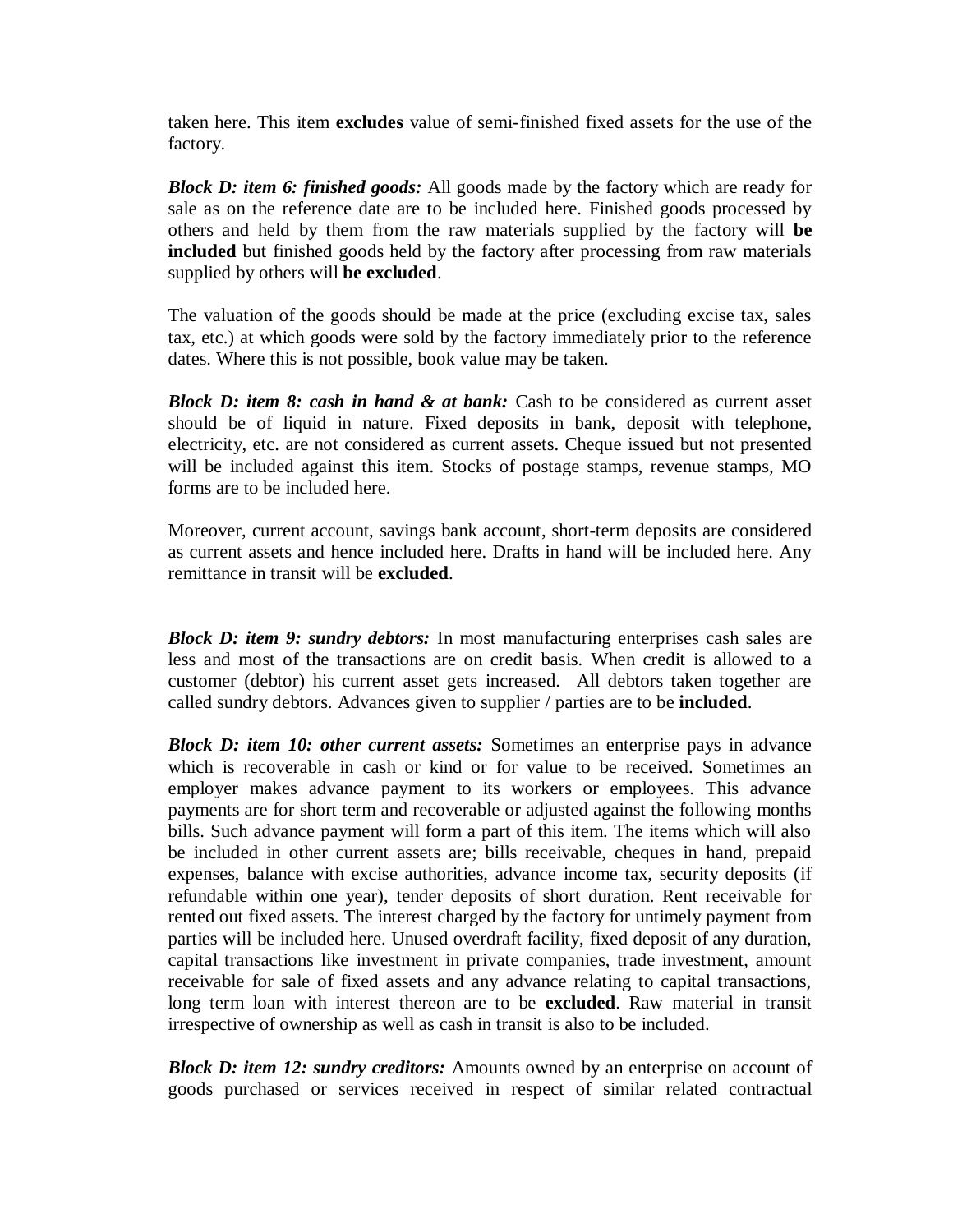obligations. This will include sundry creditors for supplies (amount due on account of capital transactions are not to be included), sundry creditors for other finances, sundry creditors for other liabilities etc. It includes all advance payment received for supplying its goods to consumers.

*Block D item 13: over draft, cash credit, other short term loan from banks &other financial institutions:* This will include short-term loan from banks, other financial institutions, from Directors and others. Bank over drafts, cash credit, loan taken on hypothecation of raw materials and other current assets etc for a period up to one year are also to be included here.

*Block D: item 14: other current liabilities:* Bills payable, income tax collected from employees and to be paid to the Government and used as working capital, sale tax payable, unpaid property tax, unpaid excise duty, telephone bills and electricity bills payable, credit balance of subsidiary companies. All provisions will also be included here. Expenses which are expected to be payable within a year are to be considered.

*Block D: item 17: outstanding loans:* In a manufacturing unit, the capital employed either as fixed assets or current assets, comes from ownership funds as well as borrowed funds. This borrowed fund is termed as loan. This loan may be secured and unsecured.

The secured loan which will form a part of this item are:

Debentures are uniform parts of a loan raised by a company and the public are invited to purchase as many as they wish.

Loans and advances from banks on hypothecation of fixed assets.

Loans and advances from subsidiaries.

Other loans and advances.

Unsecured Loans which will form part of these items are:

Fixed deposit - money deposit by the public at a certain rate of interest for a certain period.

Short-term loans and advances not taken in current liabilities will **not be included**. Other loans and advances from banks/financial institutions and others.

Loan from Directors/ Friends: Loans taken from the friends and directors will be included, but the interest accrued on them will not be included. In case interest is included, it may be separated and recorded. If the interest cannot be separated, a footnote may be given to this effect.

## **Block E: employment and labour cost**

The information in this block is also used by Labour Bureau. Central Statistics Office (ISW), Kolkata supplies the information of this block to Labour Bureau directly.

Particulars in this block should relate to all persons who work in and for the establishment including working proprietors and active business partners and unpaid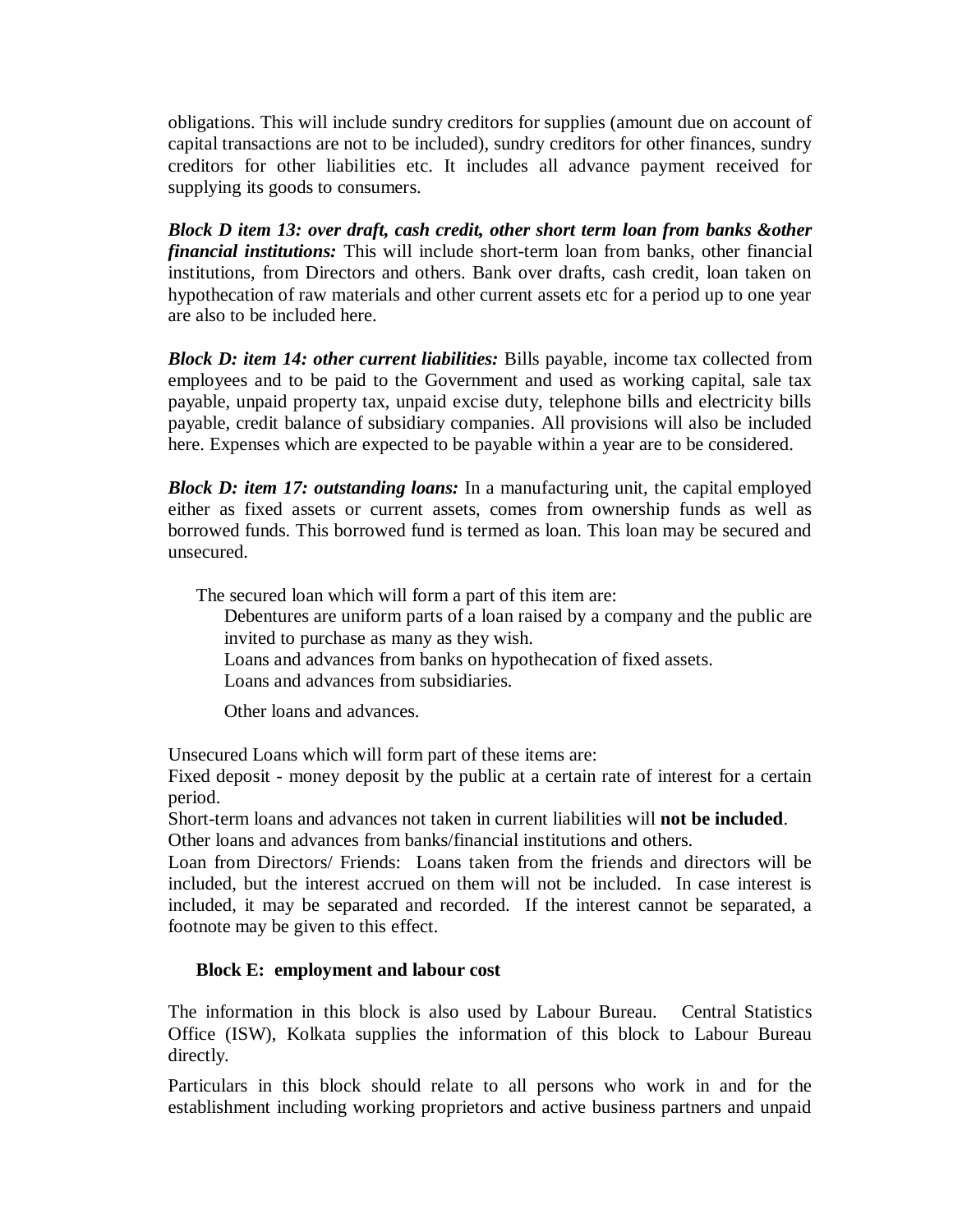family workers. However, Directors of incorporated enterprises who are paid solely for their attendance at meeting of the Board of Directors are to be **excluded**.

*Block E: items 1 & 2: male & female workers directly employed:* Include all persons employed directly or through any agency including a contractor, on payment of wages or salaries and engaged in any manufacturing process or its ancillary activities like cleaning any part of the machinery or any premises used for manufacturing or storing materials or any kind of work incidental to or connected with the manufacturing process.

Includes also labour engaged in repair and maintenance or in production of fixed assets for factory's own use or labour employed for generating electricity or producing coal gas. Any person though engaged in manufacturing and its ancillary activities but not receiving any payment or salaries like working proprietor (working member in case of a cooperative factory) or unpaid family member, etc., is **not to be included** as worker even if he/she may be termed as a worker under the Factories Act, 1948. It also **excludes** all persons holding positions of supervision or management or employed in confidential position even if classified as workers under the Factories Act, 1948.

The following points are to be noted in filling up of this block:

Clerks employed in planning section, estimating section and drawing office will be included since their work is more or less directly connected with the manufacturing process or the articles manufactured. Also included will be gate-keeper if solely or mainly deputed for guarding a place where manufacturing process was carried on.

(ii) In case some persons, who are not workers under the Factories Act, 1948 are given material by the factory to work in their own homes and return the finished product, as soon as completed, details of such persons should not be shown in this block. Remuneration paid to them for work done by them will be **shown in Item 1 of Block F**.

The particulars relating to workers directly employed should be shown separately for male and female workers against items 1 and 2 respectively. The particulars regarding workers employed through contractors should be shown against item 4. Note that, each worker is to be categorised as male or female irrespective of whether he/she is a child or not.

*Block E: item 4: workers employed through contractors:* The workers employed purely on contract basis will come here. The **daily labour** also may be **included**.

*Block E: item 6: supervisory & managerial staff:* Include all persons holding positions of supervision or management regardless of classification under the Factories Act, 1948.

*Block E: item 7: other employees*: Include all employees other than workers, viz., clerks in administrative office, storekeeping section and welfare section (hospital, school, etc.) watch and ward staff. Also, include employees in the sale department as also those engaged in the purchase of raw materials, fixed assets, etc. for the factory.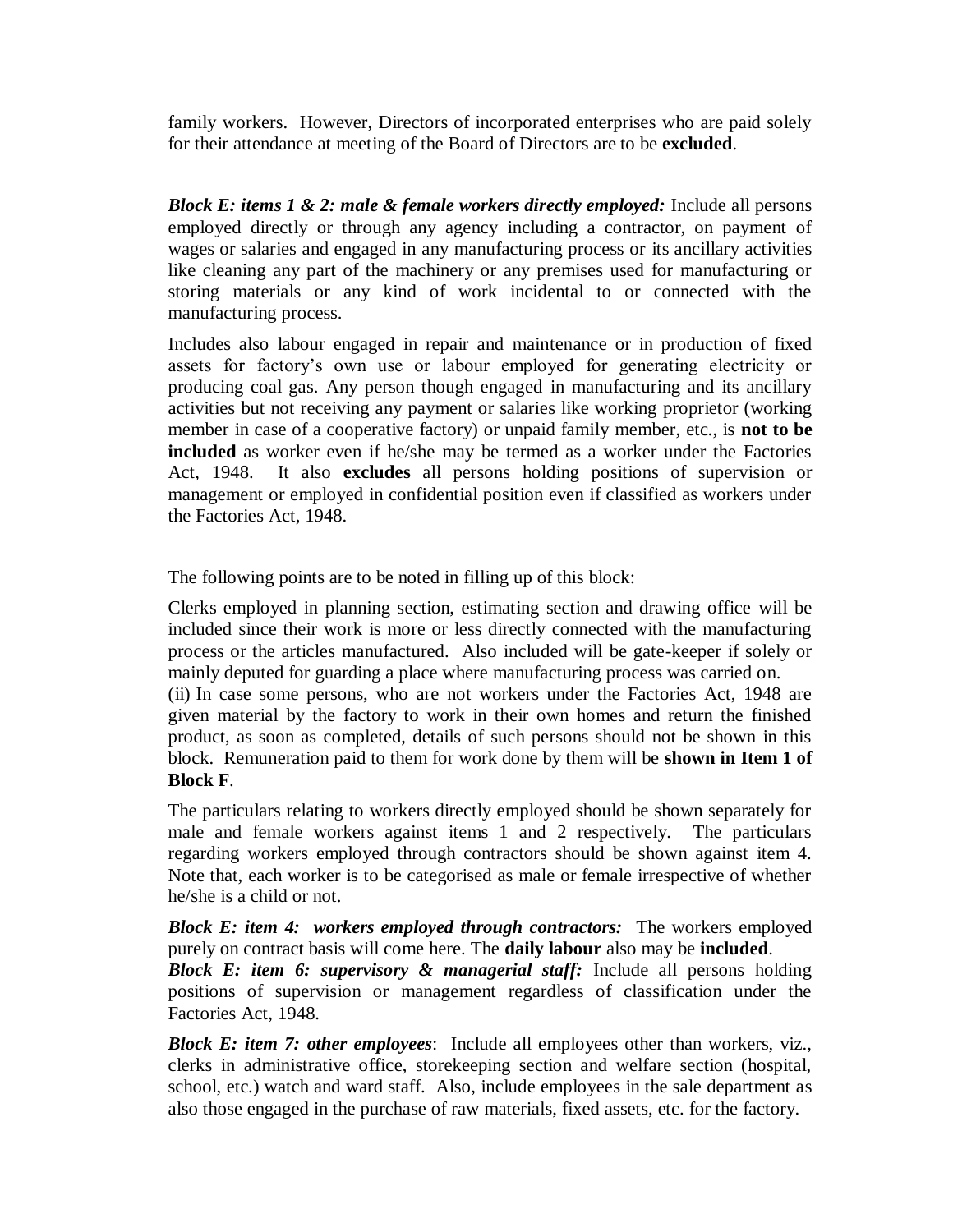*Block E: item 8: unpaid family members/ proprietor/ coop. members:* Working proprietors/partners/family members/working members of cooperative society will be included against Items 1 to 8 only when they are paid; otherwise they are to be reported against Item 9. Exclude dormant or inactive partners and members of a proprietor's family.

*Block E: item 10: bonus*: Profit sharing, festival, year end, other bonuses and exgratia payments paid at less frequent intervals (i.e., other than bonuses paid more or less regularly for each pay period) are to be recorded under this item.

*Block E: item 11: provident fund and other funds*: It includes old age benefits like contribution to provident fund, pension, gratuity and contribution to other social security charges such as employee's state insurance, compensation for work injuries and occupational diseases, provident fund linked insurance retrenchment and lay-off benefits, payment made for VRS etc. If category-wise breakup is not available, total can be given in Column (10) against Item 10.

*Block E: item 12: workmen and staff welfare expenses:* Includes benefits in kind include neutralizing agents, fats, milk, molasses given to workers of a factory where there is possibility of health hazard. cheap ration, shoes, umbrellas, residence, etc. are provided to workers who work at tea gardens. Light meal or lunch, beverages, tobacco, clothing (except uniform) electricity free of charge, water purchased but supplied free of charge, medical expenses. Children educational allowances, LTC, bus hired for to and fro daily journey (HRA will be considered as a part of wage and salary), maternity benefits and crèches, cultural and recreational facilities, cooperative stores for employees etc. If category wise break up is not available, total may be recorded against Item 10, Column 11.

*Block E: item 12: number of working days*: (i) Manufacturing days will mean and include number of days on which actual manufacturing process was carried out by the unit.

(ii) Non-manufacturing days will mean and include number of days on which only repair/maintenance and construction work was undertaken.

*Block E: columns 3: man-days worked on manufacturing days:* The total number of man-days worked during the accounting year by each category of employees is obtained by summing up the number of workers attending in each shift over all shifts worked on all working days during the accounting year. This figure excludes persons who are paid but remain on leave/ strike etc. Non-Working day is the day on which neither manufacturing process nor repairing and maintenance work is carried out but the factory and/or office remains open.

*Block E: columns 4: mandays worked on non-manufacturing days***:** The mandays worked on repair and maintenance and/or construction activities and also nonworking days for each category of employees will be reported here.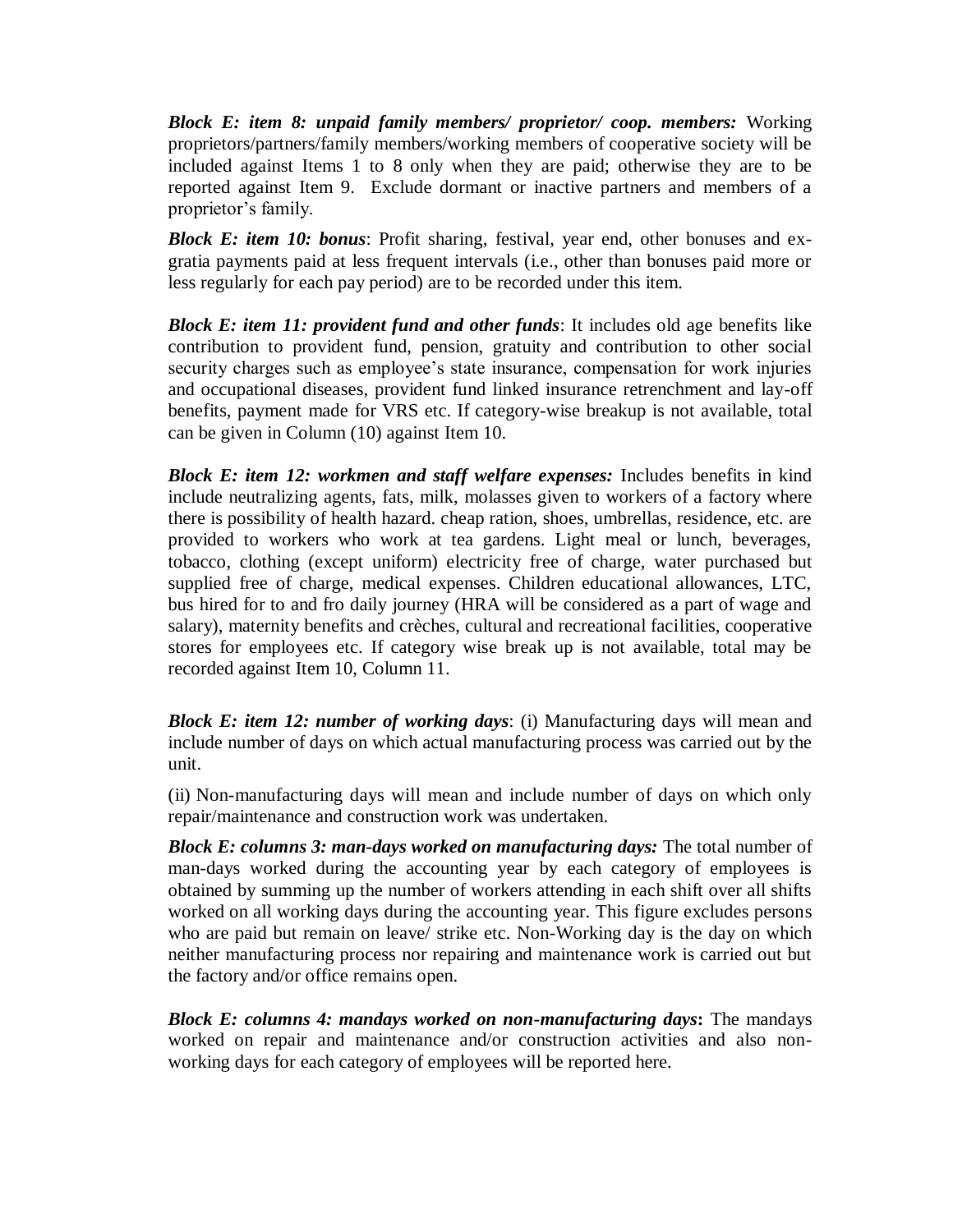*Block E: columns 6: average number:* The Average number of persons worked is computed by dividing the total man days worked as reported in Column (5) by the number of working days reported against Item 11 (iii) of Block E.

*Block E: columns 7: no. of mandays paid for:* It includes mandays worked, mandays on weekly schedule holidays if paid for and those absences with pay as also mandays lost through pay off / strike for which compensation was payable.

*Block E: columns 8: wages and salary*: Remuneration as related to an individual worker, in terms of money, directly or indirectly payable, more or less regularly for each pay period, in respect of his/her employment or work done in such employment. Includes (i) wages & salaries including paid for leave periods and holidays, (ii) payment for overtime, dearness, compensatory, house rent and other allowances, (iii) bonuses such as production bonus, good attendance bonus, incentive bonus etc. which are paid more or less regularly for each pay period, (iv) lay-off payments and compensation for unemployment except where such payments are made from trust or other social funds set up expressly for this purpose, i.e., payments, which are not made by the employer. The amount of salaries/wages payable during the accounting year should be entered gross, i.e., before deductions for fines, damages, taxes, provident fund, employee's state insurance contributions etc. For workers employed through contractors, payment made to these workers, and not to the contractor will be recorded. The difference between the payment made to the contractor and the payment actually accruing to the contractor's workers will be reported against Item 4 of Block F. Benefits, in kind (perquisites) of individual nature are only included. Exclude: employer's contribution to old age benefits, employer's contribution to other social security charges and imputed value of group benefits in kid and travelling and other expenditure incurred for business purposes and reimbursed by the employer.

The following points may be kept in view:

In case any payment is made by Government under the employment guarantee scheme to apprentices working in a factory this payment will not be considered for reporting under Column (8).

The amount of income tax of the employees paid by the factory owners over and above the salary will be included in salaries/wages.

Retaining allowances form part of wages/salary and the amount actually paid is to be included in salary/wages.

All allowances (for maintenance of car, upkeep of garden, etc.) paid in cash will be included with salary and in case the up-keeping is directly taken care of by the management, it will be treated as benefit in kind.

## **Block F: other expenses**

This block includes the cost of other inputs as both the industrial and non-industrial service rendered by others, which are paid by the factory and most of which are reflected in the ex-factory value of its production during the accounting year.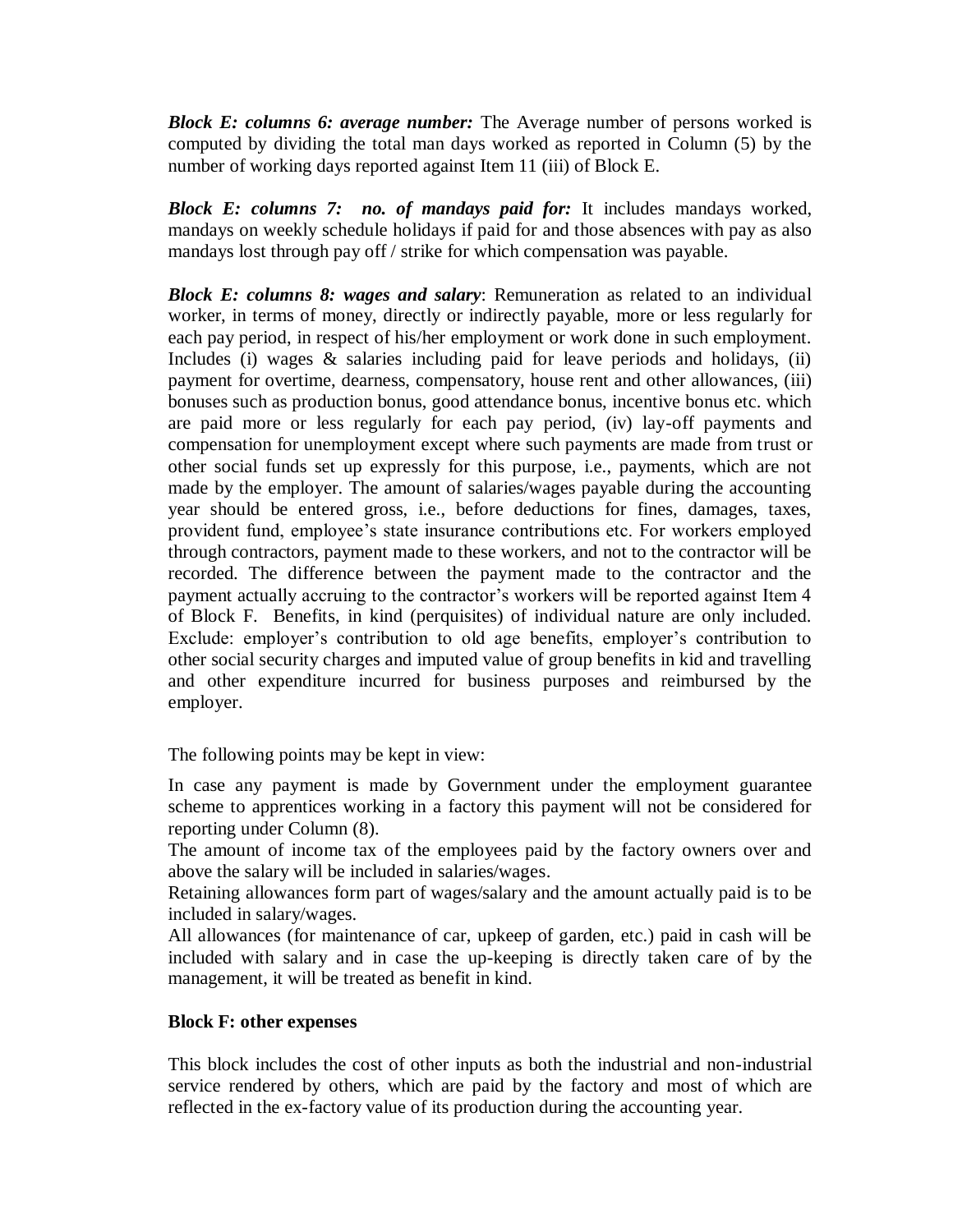*Block F: item 1: work done by others on material supplied by the Industrial Undertaking*: This covers payments made by the factory for contract and commission work done by others on materials supplied by the factory during the year. Payments to home workers and cost of similar work carried out by the factory's sister concerns are to be included.

*Block F: item 2: repair & maintenance of all fixed assets*: The cost of materials consumed by the factory for repair and maintenance of buildings, plant & machinery, pollution control equipment and other fixed assets and cost of repairs and maintenance carried out by others to the factory's sister concerns is to be included but capitalized repairs are not included. It should be noted that materials consumed for repair and maintenance and those commodities that help to keep the fixed assets of a factory in shape and in a serviceable condition are distinguished from consumable stores, i.e., commodities which indirectly help in production, without having anything to do with the upkeep of fixed assets of the factory. Consumable stores will **not be reported** here. The kerosene oil used for cleaning the machinery will be shown against Item 2 as it helps the machinery to remain in working condition.

*Block F: item 3: operating expenses:* This item includes (i) inward freight and transport charges, (ii) rates and taxes excluding income tax, i.e., local rates, factory license, subscription to business association, boiler inspection fees, road tax for vehicles, provident fund administrative charges (to be segregated from the provident fund contribution), sales tax renewal fees, professional tax, property tax and (iii) purchase tax on materials.

Note that legal charges (including stamp papers) exclude fees paid to Income Tax/Sales Tax practitioners, as these are post-manufacturing expenses.

*Block F: item 4: non-operating expenses (excluding Insurance expenses):* It includes payments for communication such as postage, telegrams, telex, telephones (rental as well as call charges), accounting (includes audit fee and payment to the auditor in other capacity), bank charges (which is an amount charged to a customer by a bank for collection, protest fees, exchange, cheques drawn, other services exclusive of interest and discount), advertising (for sales promotion also), legal and similar services rendered to the statistical unit. The cost of advertisement is to be taken in full even if the expenditure is meant for coming year, printing and stationery (including technical magazines and periodicals), miscellaneous (such as purchase agency services, technical know-how and consultancy charges, medical examination fees for recruitment of staff, Directors fees and all other non-industrial services), payment made to the labour contractor (other than the payment to the contract labour), filing fee, etc. Exchange fluctuation loss of the factory should be included.

*Block F: item 5: insurance charges:* A [promise](http://www.businessdictionary.com/definition/promise.html) of compensation for specific potential future losses in [exchange](http://www.investorwords.com/1797/exchange.html) for a periodic [payment.](http://www.investorwords.com/3634/payment.html) The charge in this regard made by the factory to the concern comes under here.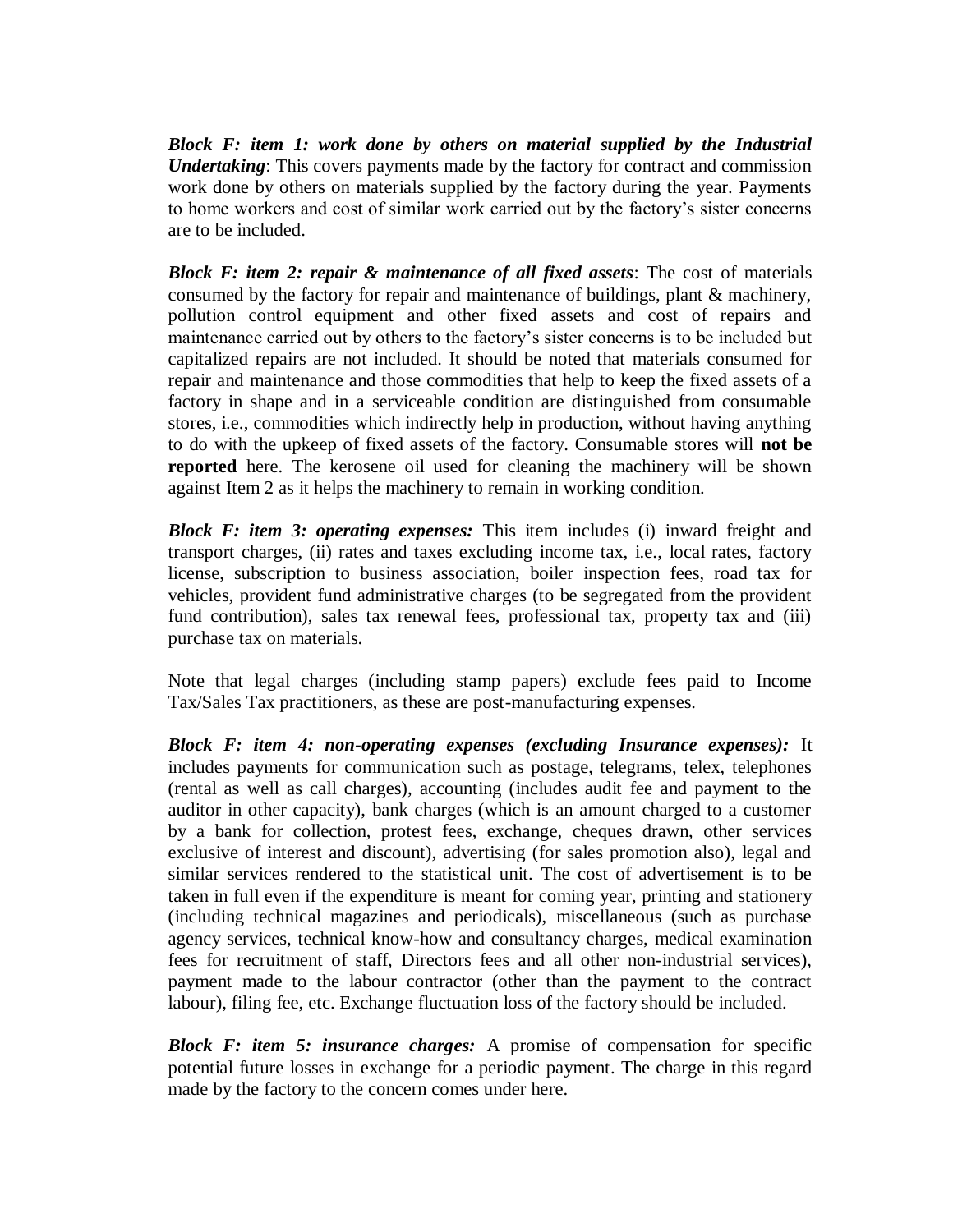*Block F: item 6: rent paid for plant and machinery & other fixed assets:* The rent paid for hiring the plant & machinery for the financial year is reported here. The rent paid for other fixed asset also qualifies here.

*Block F: item 7: total expenses:* Total of Items 1 to 6 is to be reported here.

*Block F: item 8: rent paid for building:* The rent paid for hiring the building for the financial year is reported here.

*Block F: item 9: rent paid for land on lease or royalties on mines, quarries and similar assets:* It excludes the amount of royalties paid for procuring raw materials such as extraction of lime stones from quarries.

*Block F: item 10: interest paid:* Include all interest paid on factory account on loans irrespective of duration and nature of agency/party from which loan was taken. Interest paid to partners and proprietors on capital will not be included.

*Block F: item 11: purchase value of goods sold in the same condition as purchased:* All sales of a factory can be classified according as to whether the sale is (i) of the product of the factory, (ii) of goods incidental to manufacturing and (iii) other items not connected with manufacturing. Item 11 will relate such of the goods of (ii) above, which are sold in the same condition as purchased, i.e., without any transformation.

If a factory manufacturing cottonseed oil from oil seeds, also purchases and sells cotton as a subsidiary activity, the purchase value of cotton sold during the year will be entered against Item 11.

If a factory purchased some spare parts with the intention of using these in the manufacture of machinery but sells some of the spare parts during the year, the purchase value of these spare parts sold will be entered here. Activities carried on shops and commercial establishments, goods purchased and sold, as a part of speculative activities (in the nature of purchase and sale without delivery of goods) will be excluded. The purchase value of electricity sold, if any, is also to be reported here.

### **Block G: other output/receipts**

In this block, information on other output/receipts is to be reported.

*Block G: item 1: income from services (industrial/non-industrial including work done for others on materials supplied by them)*: This item includes receipts for work done for others or for services of an industrial nature rendered to others, as for example contract or commission work done for other establishments on their materials or repair and maintenance on machinery and equipment, whether such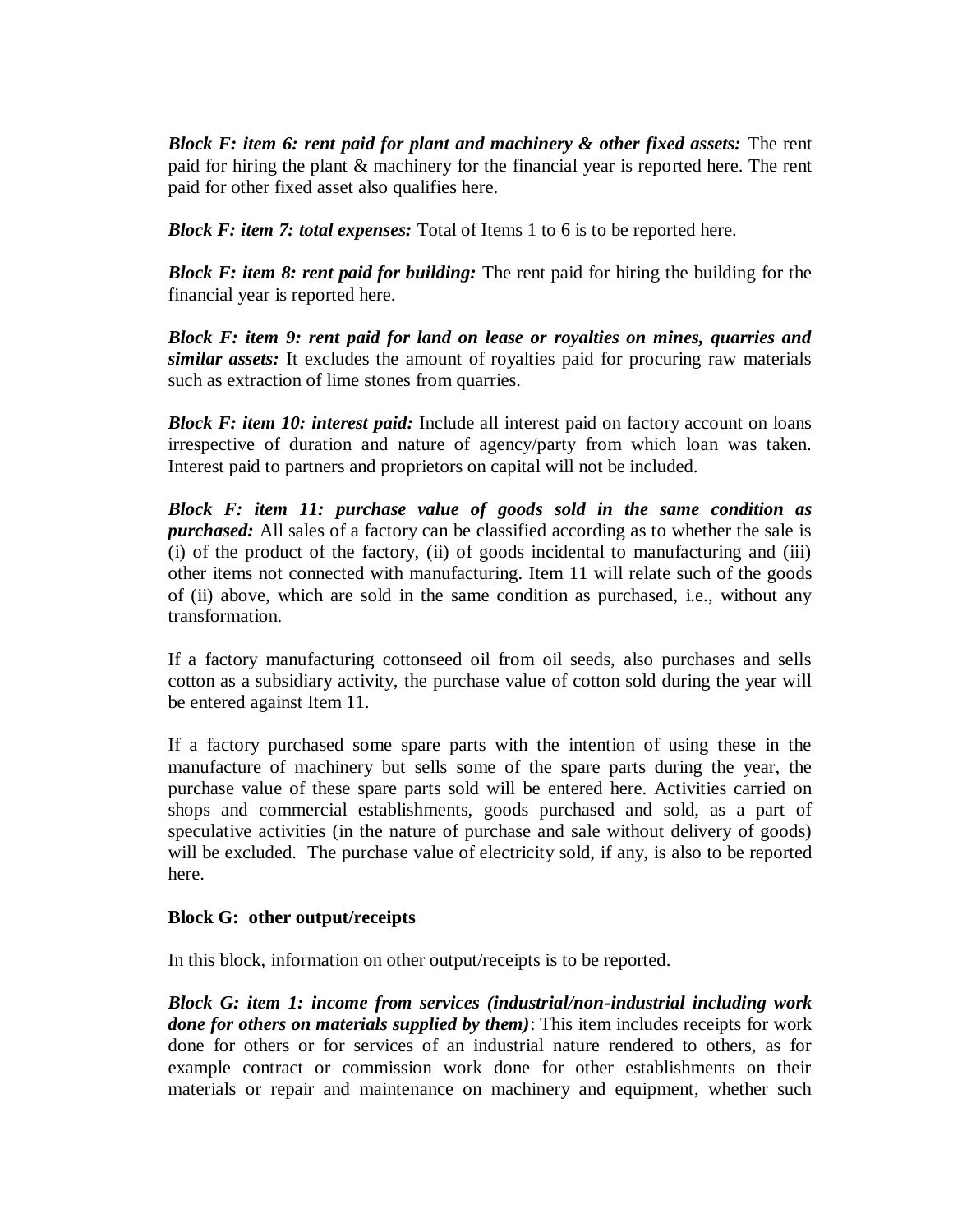services are rendered inside or outside the factory premises. The value reported should be the total amount charged to customers for the work or services performed. It also includes all receipts of the factory from others for services of non-industrial nature such as transportation, agency, consultancy, etc. Income due to exchange rate fluctuation should be included here.

This item excludes (i) imputed value of free services after sales during the warranty period to own products sold, (ii) repairs to own fixed assets, e.g., owned vehicles in a State Transport Workshop, (iii) servicing on its own account, i.e., repairing or processing work done on the items furnished by itself for sale or exchange.

*Block G: item 2: variation in stock of semi-finished goods:* The difference of the figures in Columns (4) and (3) of Item 5 of Block D will be recorded here.

*Block G: item 3: value of electricity generated and sold:* This item will be applicable to factories other than electricity undertaking where electricity is produced and sold. The entry against this item is not to be made in case of units engaged in the generation, transmission and distribution of electricity. In this case the quantity as well as the value of electricity produced will be shown in Block J. Book value of electricity produced will be shown in case of supply to sister concern under the same ownership and market value in other cases.

*Block G: item 4: value of own construction*: The cost of development of productive fixed assets during the accounting year by the factory itself is to be reported here.

*Block G: item 5: net balance of goods sold in the same condition as purchased:* The difference of Item 12 of Block G and Item 11 of Block F will be recorded here.

*Block G: item 6: rent received for plant and machinery and other fixed assets:* The rent received for hiring the building for the financial year is reported here. The rent received for other fixed asset also qualifies here.

*Block G: item 7: total subsidies:* A subsidy is a form of financial assistance paid to a business or economic sector. Most subsidies are made by the government to producers or distributors in an industry to prevent the decline of that industry (e.g., as a result of continuous unprofitable operations) or an increase in the prices of its products or simply to encourage it to hire more labour (as in the case of a wage subsidy). Examples are subsidies to encourage the sale of exports; subsidies on some foodstuffs to keep down the cost of living, especially in urban areas; and subsidies to encourage the expansion of farm production and achieve self-reliance in food production. **Subsidies given for both input and output items should be taken in this item collectively**.

*Block G: item 9: rent received for building:* The rent received for hiring the building for the financial year is reported here.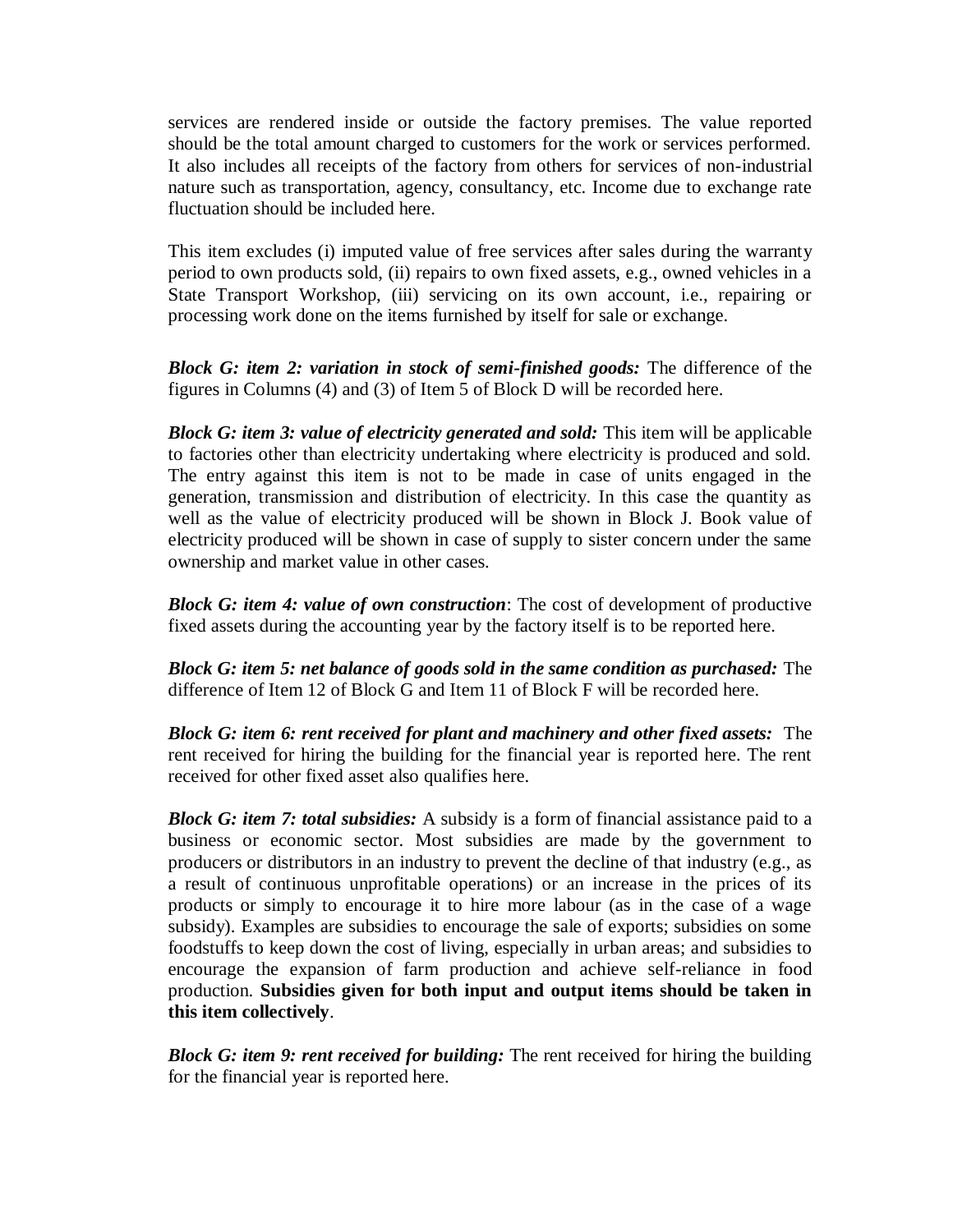*Block G: item 10: rent received for land on lease or royalties on mines, quarries and similar assets:* The rent received for the land leased out by the factory or royalty received for any patent of assets.

*Block G: item 11: interest received:* Include all interest received on factory account on loans irrespective of duration and nature of agency/party from which loan was taken. The interest from fixed deposit will not be included for any tenure.

*Block G: item 12: sale value of goods sold in the same condition as purchased:* The sale value, ex-factory of all goods sold in the accounting year in the same condition as purchased is to be reported. For the items to be included under this, instructions as given in Item 11 of Block F above relating to purchase value of goods sold in the same condition as purchased will apply.

It should be noted that data include the value of sales goods normally consumed by the factory when sold as purchased as well as the sale value of goods brought expressly for resale. Sale value of scrap & discarded material may be included. In case electricity purchased is sold its value will be reported against this item and its corresponding purchase value will be reported against Item 11 of Block F.

### **Block H: indigenous input items consumed**

This block covers all those goods (raw materials, components, chemicals, packing material, etc.), which entered into the production process of the factory during the accounting year. Any material used in the production of fixed assets (including construction work) for the factory's own use should also be included. All intermediate products consumed during the year are to be **excluded**. Intermediate products are those, which are produced by the factory but are, subjected to further manufacture. For example, in a cotton textile mill, yarn is produced from raw cotton and the same yarn is again used for manufacture of cloth. An intermediate product may also be a final product in the same factory. For example, if the yarn produced by the factory is sold as yarn, it becomes a final product and not an intermediate product. If however, a part of the yarn produced by a factory is consumed by it for manufacture of cloth, that part of the yarn so used will be an intermediate product.

Valuation of the goods consumed should be at the delivered value to the factory. It includes besides the purchase value, cost of transport to factory, commission to purchasing agents and taxes or duties paid thereon. Transfer of goods from sister concern should be valued according to book values.

Where a material is not purchased but obtained from any other source, such as mine taken on lease, the purchase value of such material is to be taken as equal to the cost of production which is inclusive of the annual amount of the lease money paid plus the cost of transport, or other incidental charges incurred in bringing the material to the factory. For example, in case of cement factory, which paid certain amount to the lessor of a quarry for the right to work there and obtained limestone needed by it, the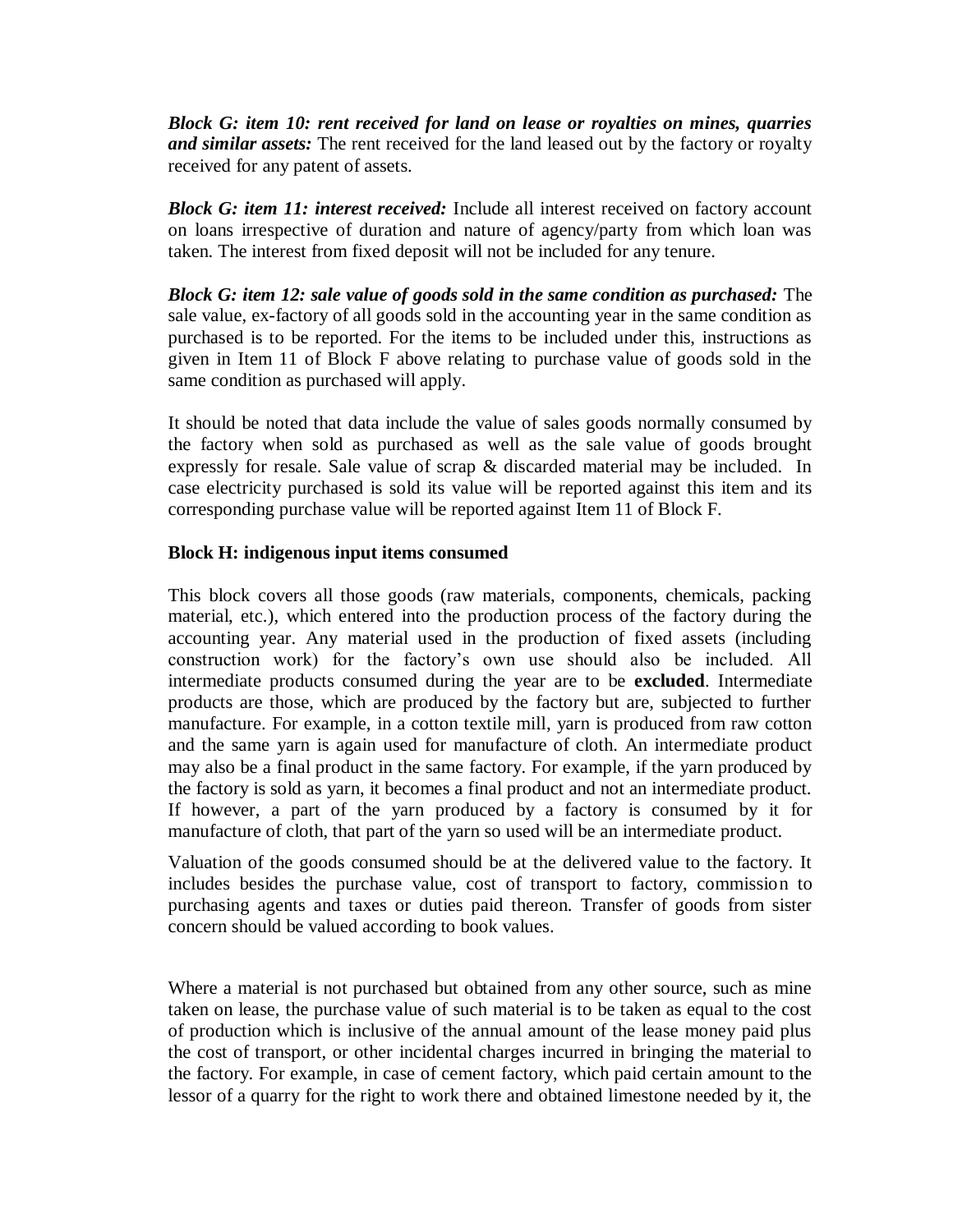purchase value of the material is to be estimated as the annual amount of lease money paid plus transport and other charges incurred in this connection.

Materials purchased at any time but not consumed during the year, those lost through theft or damages and materials produced and consumed in the process of production are to be **excluded**.

*Block H: items 1-11: basic materials:* Details of all basic materials consumed during the year are to be reported both in quantity and value along with unit of quantity against Item 1 to 10. If the number of basic materials exceeds 10, then additional sheets may be added to record the input items with serial numbers starting from 25. The item(s) for which the description(s) is not available in the ASSIC 2009, all such materials are to be clubbed together and aggregated **value only** will be reported against Item 11.

*Block H: item 13: non-basic chemicals – all kinds:* All types of non-basic chemicals which are not used as raw materials, but consumed during the year are to be reported here in value only.

*Block H: item 14: packing items :* The different packing items consumed for different industrial activity while producing the final products qualifies here.

*Block H: item 15: electricity own generated:* Only number of units (KWH) of electricity own generated and used for manufacturing process is to be reported in "quantity consumed" column. This item is not applicable for electricity generating units such as Factories covered under State electricity board or under private sector.

*Block H: item 16: electricity purchased and consumed:* Quantity and value of electricity purchased for power and lighting is to be reported here.

*Block H: item 17: petrol, diesel, oil, lubricants consumed:* This will include petrol, diesel, furnace oil, mobil, grease, etc.

*Block H: item 18: coal consumed:* Unit of the quantity of coal consumed may be reported in tonne. It will also include coke, charcoal. Fuel that enter directly to the product , for example, coal in coke and gas production, coal used for carbonization are not treated as fuel and should be taken under Items 1 to 10 of this block against this item.

*Block H: item 19: gas consumed:* This will include biogas, other liquid petroleum gas, consumed as fuel will find place here.

*Block H: item 20: other fuel consumed:* This will include firewood consumed as fuel will find place here.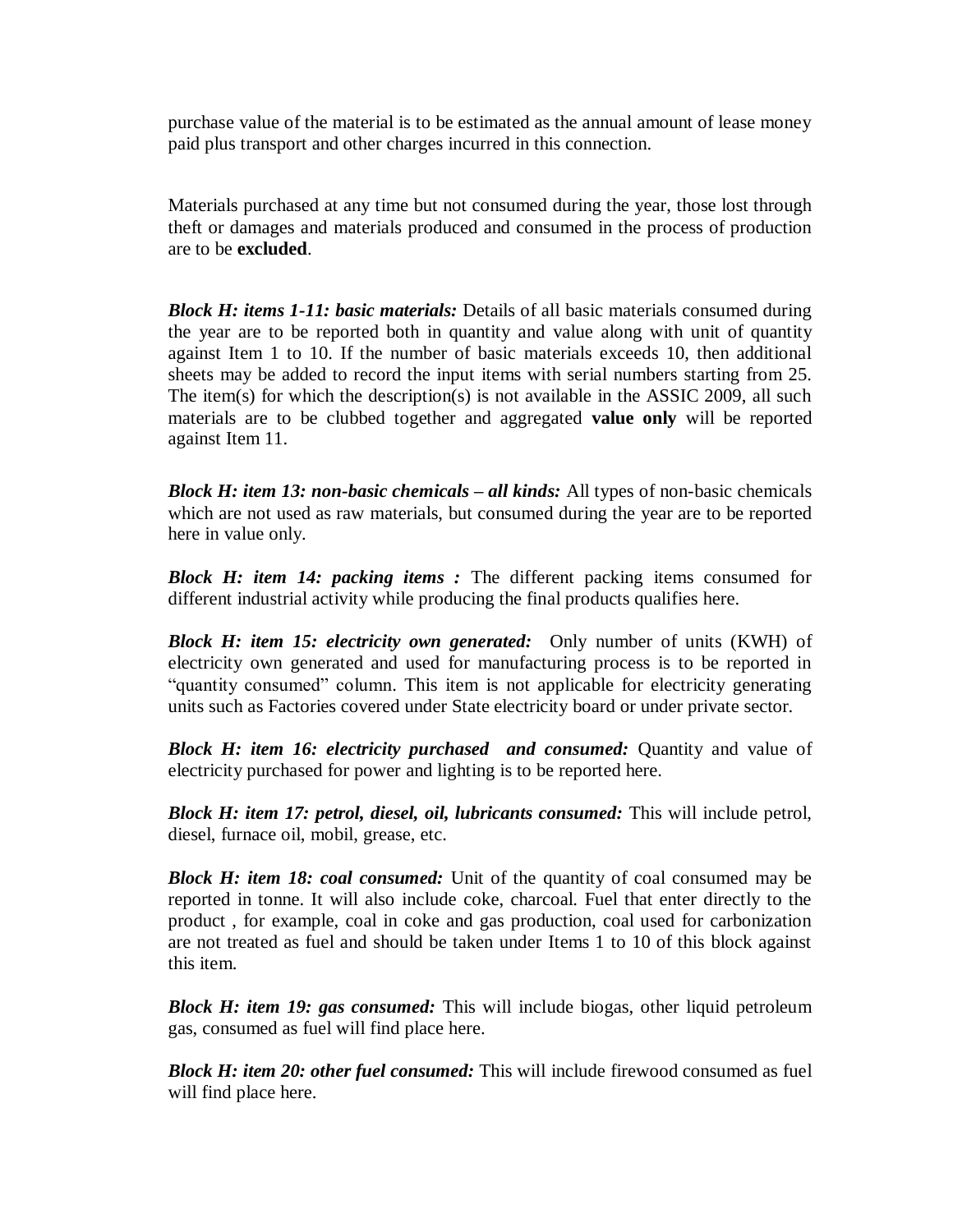*Block G: item 21: consumable store:*Consumable stores are those items which are required for helping processing of raw material into end product and which lose their identity after the final product is manufactured i.e. cotton waste, crucible, bolts, etc.

Water used as basic raw material should be reported against basic items Block H. Water used for drinking purpose for the staff should be treated as welfare expenses in Block E, Column 10 and water used for washing etc., i.e., consumable, should be reported under consumable stores in Block H, Item 15. If the break up is not available the total value may be reported under this item with appropriate remarks in the footnote.

*Block H: item 24: any additional requirement of electricity (unmet demand):* The purpose of this item is to estimate loss of production due to non-availability of power/electricity required by factory. As such in addition to actual quantity of electricity consumed, the additional requirement of electricity that was not available and effected production. (i.e., unmet demand) is to be reported. This may be derived as:

*Additional requirement of electricity = Total demand / requirement of electricity – (electricity own generated, i.e., Item 15 of Block H + electricity purchased and consumed, i.e., Item 16 of Block H).*

*Block H: column 3: item code (ASICC):* This is to be filled in by field staff as per ASICC 2009.

*Block H: column 4: Unit:* It should be reported in specified unit of ASICC 2009. In case unit has not been prescribed, unit reported by the factory is to be given.

**Block I: imported input items consumed - directly only**

Information in this block is to be reported for all imported items consumed. **The items are to be imported by the factory directly**. The instructions for filling up of this block are same as those for Block H.

### **Block J: products and by-products manufactured by the unit**

In this block information like quantity manufactured, quantity sold, gross sale value, excise duty, sales tax paid and other distributive expenses, per unit net sale value and ex-factory value of output will be furnished by the factory item by item. If the distributive expenses are not available product-wise, the details may be given on the basis of reasonable estimation.

*Block J: column 2: product/by-products descriptions (no Brand name)***:** It includes information on all goods that have been produced by the factory during the accounting year for sale, irrespective of whether the products manufactured have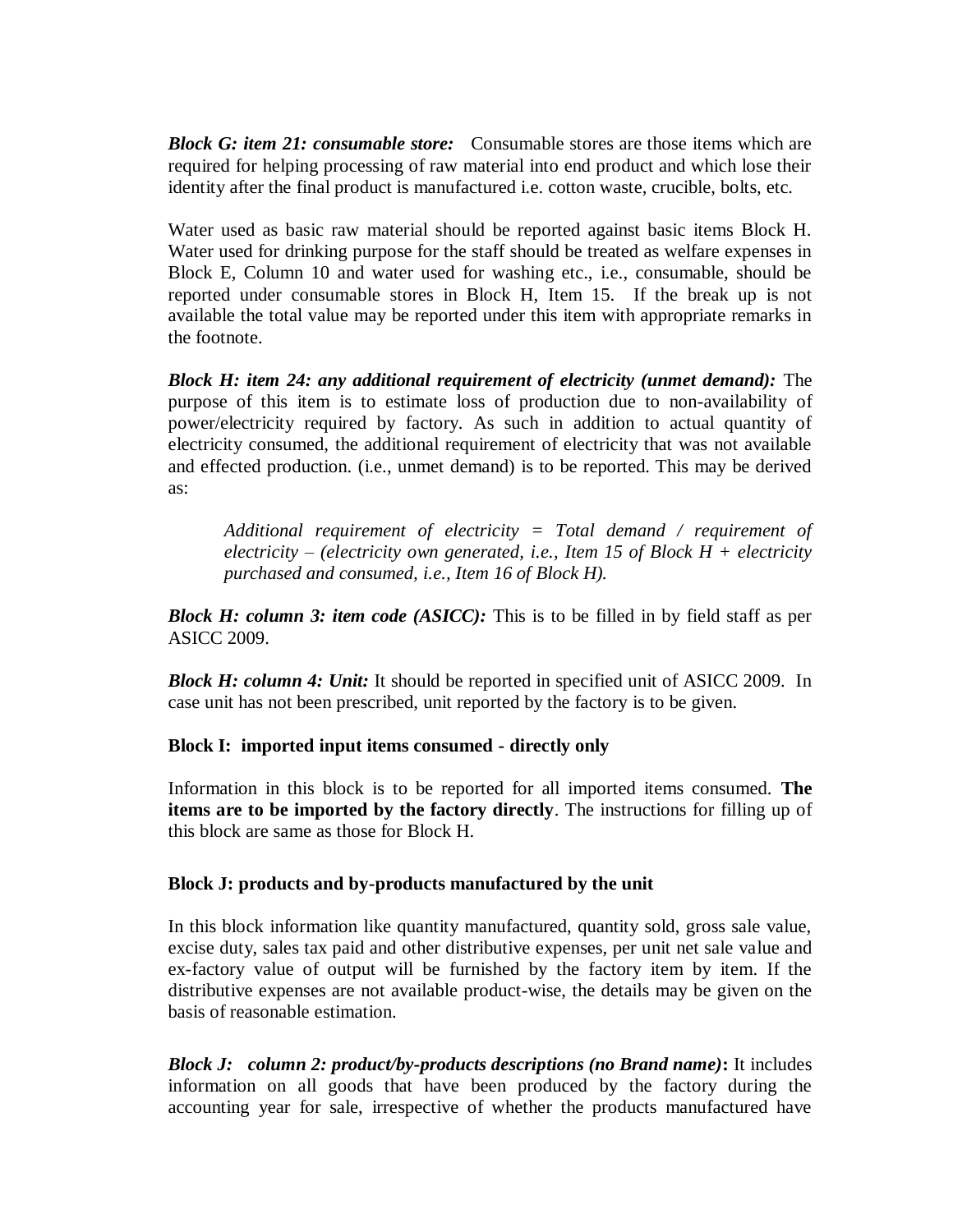actually been sold during the accounting year or entered into stocks. In addition, (i) manufactured products lost by theft or damaged or destroyed by fire (in case of electricity undertaking rent received for meter or transformer installed at the customer's premises will not be included here), (ii) products made over to other concerns under the same ownership and control and products for own use as goods in the factory being distinct from intermediate products, will be included. If the products are used as intermediate products in own construction, they will also be **excluded**.

*Block J: column 3: item code (ASICC):* This is to be filled in by field staff as per ASICC 2009.

*Block J: column 4: unit of quantity:* It should be reported in specified unit of ASICC 2009. In case the description of the product is not available in ASSIC 2009 and thus, unit of quantity is not available, unit reported by factory is to be recorded.

*Block J: column 5: quantity manufactured:* It will refer the products and quantity manufactured in the reference financial year.

**Block J:** column 6: quantity sold: It will also refer the products and quantity manufactured in the reference financial year.

*Block J: column 6: gross sale value (including subsidy received):* The gross sale value of the products as charged from the customers will be reported here. It includes excise duty paid or sales tax realized by the factory on behalf of the Government as also all distributive expenses incurred such as (i) discount or rebate, allowances for returnable cases or other packing and any other drawback allowed to customers, (ii) charges for carriage, outward, and (iii) commission to selling agents.

3.10.5.1 It should be noted that in case of factories where net sale value is available, the gross sale value should be arrived at by adding excise duty, etc. Further the subsidy received, if any, from Government should also be included while reporting gross sale value. In case gross sale value is not available, net sale value may be reported with a foot note. However, adjustments of accounts pertaining to earlier year shown in the profit and loss accounts of the year should not be taken into account.

Where part of the product of factory is exported at a loss, for convenience of calculation, calculate the sale value entirely on the basis of domestic pricing, ignoring loss on exports, cash subsidy received in the year, and profits made from sale of import entitlements or actual sale of mill stores, raw materials and machinery imported. Where a factory puts all its products in the foreign market for sale, calculate the same value on the basis of value received from exports, together with the subsidy received, if any. For the products meant entirely for the domestic market and subsidy received from the Government, the same treatment will be given.

*Block J: column 8: excise duty:* The excise duty is the amount charged to final product of a factory and not charged to intermediate products or processes of production in the factory.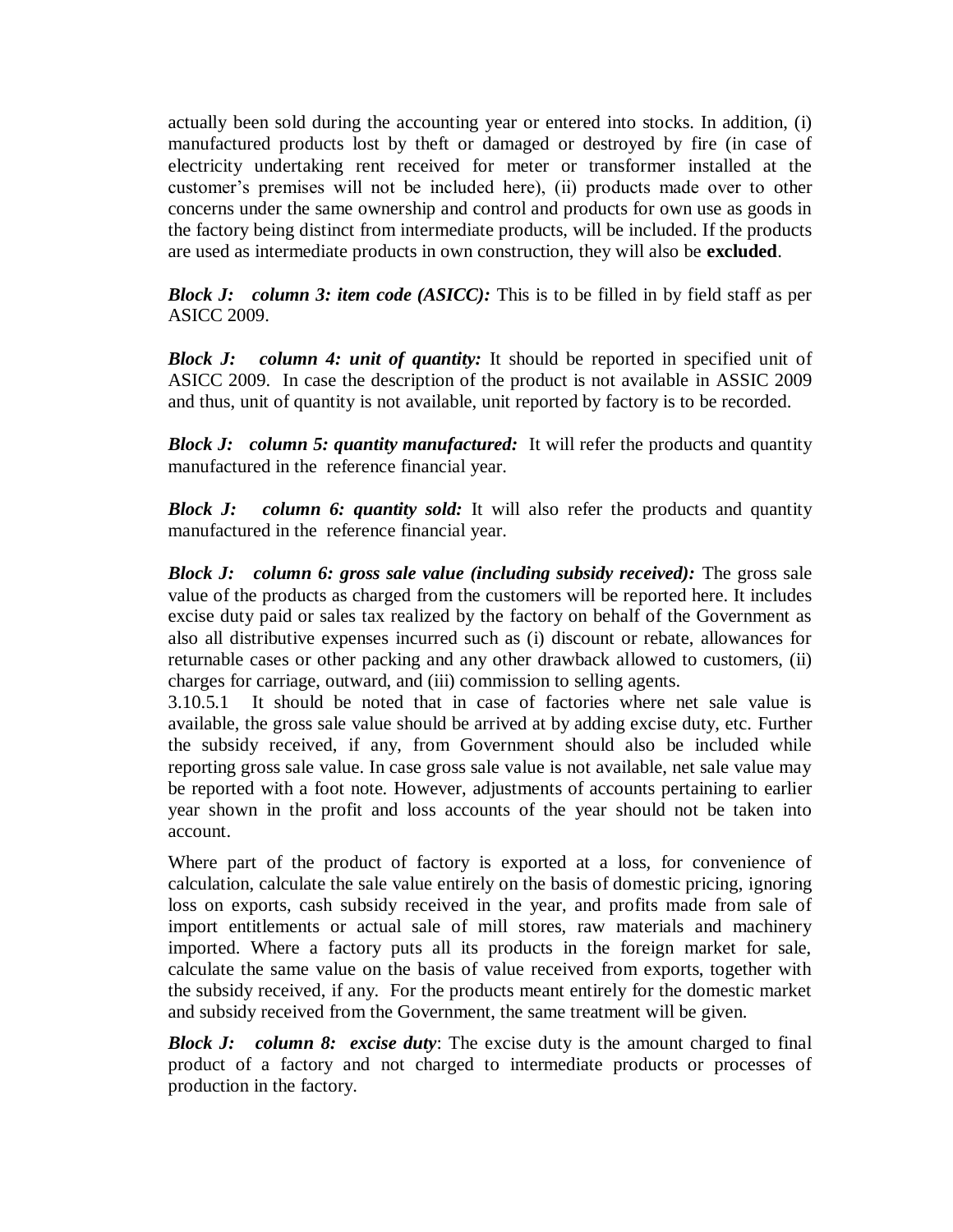*Block J: column 9: sales tax:* The sales tax realised by the factory on behalf of the Government in respect of products sold, are to be reported here.

*Block J: column 10: other:* Other distributive expenses i.e. outward transport, rebate, commission, transit insurance of goods sold, packing fees etc are to be recorded here.

*Block J: column 12: per unit net sale value:* To arrive at per unit net sale value, total distributive expenses (Col.11) is to be deducted from gross sale value (Col.7) and then divided by quantity sold (Col.6). Per unit net sale value is to be calculated upto 2 place of decimal.

*Block J: column 9: ex-factory value of output (Rs.):* Following procedure may be adopted for calculation of ex-factory value of output.

Per unit net sale value calculated under Col.12 upto 2 place of decimal is to be multiplied by quantity manufactured shown under col.5 in respect of first ten major items at Sl. .Nos. 1 to 10 and entry is to be recorded to the nearest whole rupee.

Ex-factory value for other products/by-products (Item 11) will be taken as entry in col.7 minus entry in col.11.

In case quantity manufactured (col.5) and quantity sold (col.6) are identical being no opening and closing stocks, the ex-factory value will be the entry under col.7 minus entry in col.11. Total items 1 to 11 is to be reported under col.13.

## **BLOCK K: ICT Indicators**

Comparable statistics on access to, and use of, information and communication technologies (ICTs), are critical to formulating policies and strategies concerning ICT-enabled growth, for social inclusion and cohesion, and for monitoring and evaluating the impact of ICTs on economic and social developments. Three question are formulated which is to answered yes or no.The question will be answered yes if the factory use that facility for any purpose related to factory not necessary it should be related to manufacturing activity.

### **BLOCK L: Energy Conservation**

**Energy conservation** is the practice of decreasing the quantity of energy used. It may be achieved through [efficient energy use,](http://en.wikipedia.org/wiki/Efficient_energy_use) in which case energy use is decreased while achieving a similar outcome, or by reduced consumption of energy services. The energy saved by the factory in four filed mentioned here should be answered in yes/no mode. As this cannot be quantifiable so any initiative made by the factory owner to save the energy will qualify for yes whether it is directly used for manufacturing activity or not.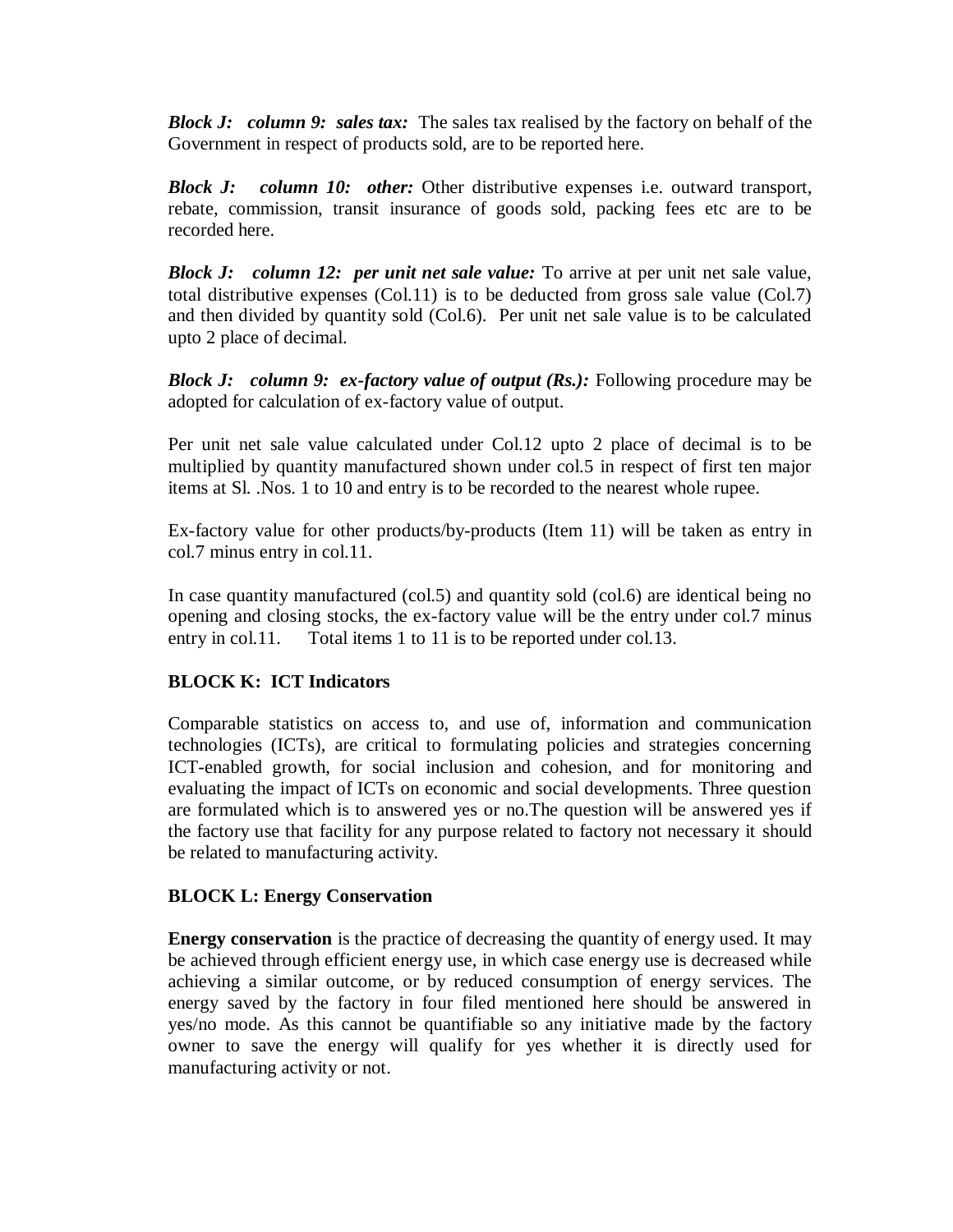**BLOCK N:** Comments of Supdt. /Sr. Supdt. are to be recorded here. Reasons for negative working capital and for any abnormal entries in the schedule should be given invariably.

Report of Scrutiny of Part-I of the Return

The Scrutiny sheet is to be filled in by the scrutinising officer for some consistency checks pertaining to the return. This has two parts, viz., Part-A and Part-B.

*Serial No 1*: The average rate per unit and unit of reporting should be recorded for each item of indigenous input. This needs to be copied from Block H. The high rate or low rate should be supported by appropriate comments from the official preparing the scrutiny sheet. The rate per unit is also to be recorded for coal and electricity.

*Serial No. 2*: The average rate per unit and unit of reporting should be reported for each item of directly imported item of input. This needs to be copied from Block I. The high rate or low rate should be supported by appropriate comments from the official preparing the scrutiny sheet.

**Serial No. 3:** Percentage yield of product from the basic materials consumed (in case the quantities are common or directly convertible in whole number) is to be recorded here.

*Serial No. 4***:** All the 14 items mentioned here need to be calculated independently by scrutinizing officer as per formula mentioned against each item. Care should be taken to ensure that Gross Value Added as calculated by Gross Sale Value Approach (Sl. No. 9) and by Ex-factory value approach, should tally (Sl. No. 14).

**Serial No 5:** All the 14 items mentioned here need to verified by scrutinizing officer and code 1 for 'yes' and 2 for 'no' is to be recorded against each item.

**PART B:** All the 11 items mentioned here need to verified by scrutinizing officer and code 1 for 'yes' and 2 for 'no' is to be recorded against each item.

#### **Records to be consulted for compilation of ASI Part I Schedule**

A list of records to be consulted for compilation of Part–I of ASI return is given below for ready reference:

| Srl. | Records to be consulted                      | <b>Reference</b> |
|------|----------------------------------------------|------------------|
| No.  |                                              | <b>Blocks</b>    |
|      | Balance sheet with schedules and annexure,   | Blocks– $C$ & D  |
|      | ledger                                       |                  |
|      | Profit and loss account, ledger, sales tax   | Blocks-E to J    |
|      | register                                     |                  |
|      | roll, attendance register,<br>Muster<br>wage | <b>Block-E</b>   |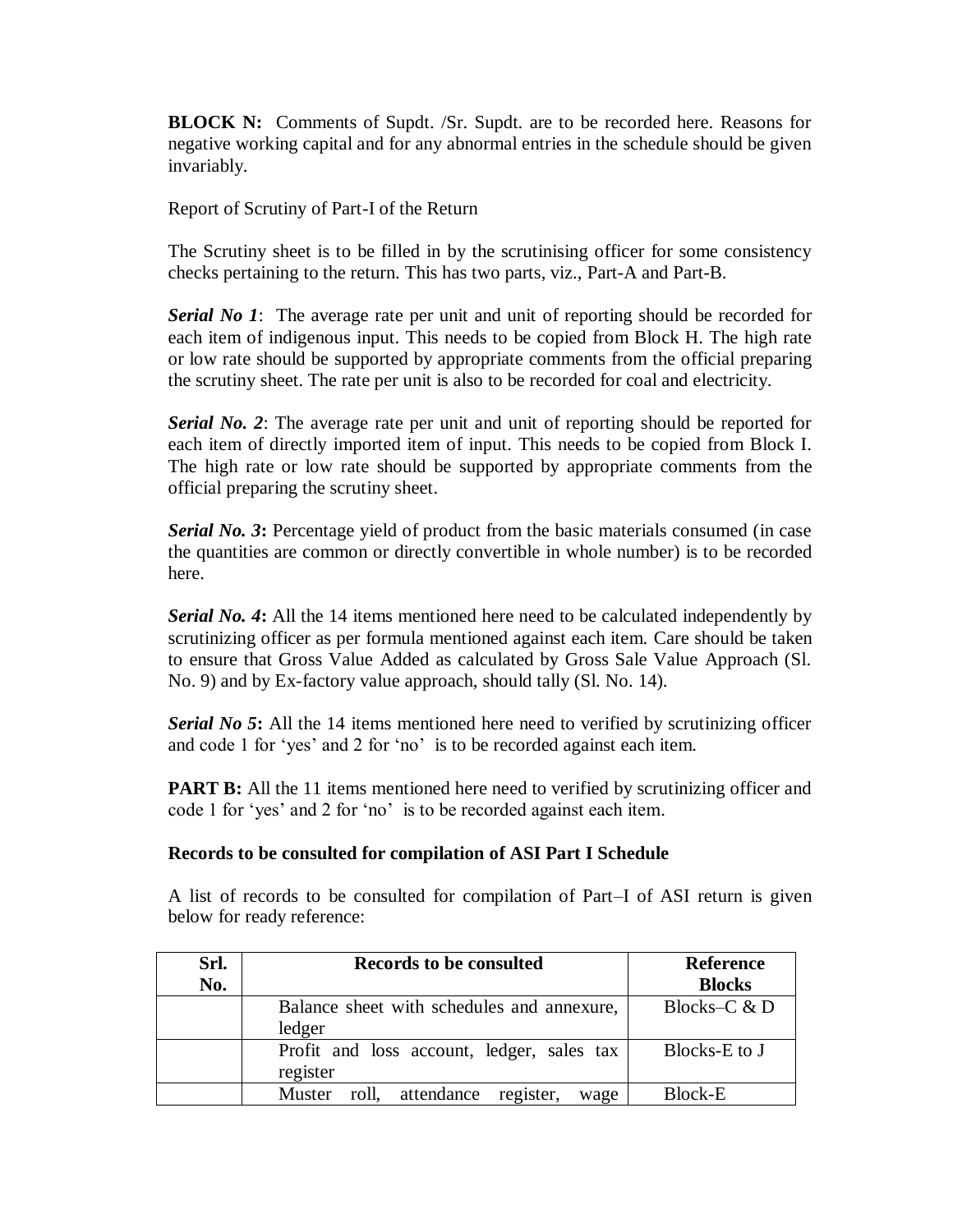| register, leave register, salary register, PF |                |
|-----------------------------------------------|----------------|
| register, gratuity register etc               |                |
| Store register                                | <b>Block-F</b> |

### **Part-II of ASI Schedule**

The scope of labour statistics extends to all labour born on the rolls and engaged in work connected directly or indirectly with the manufacturing process. This include labour engaged in repair and maintenance or production of fixed assets for the factory's own use, for generating electricity, producing coal gas and steam and all staff engaged in administration and clerical work. Part-II of ASI schedule consists of 2 blocks, namely, Block 1 giving the identification and other particulars of the selected unit and Block 2 containing items of information on mandays worked, absenteeism and labour turn over for regular workers directly employed for each month of the year.

*Block 1: Identification and other particulars*: Items 10 to 12 are to be copied by the factory owner from respective items in Block B of Part-I. The rest of the items are not to be filled in by the factory owner.

*Block 2: Mandays worked, absenteeism and labour turn over for regular workers directly employed for each month of the year*: In this block, the information should relate to the mandays worked, absenteeism and labour turnover for regular workers, directly employed, for each calendar month of the calendar year. In case of seasonal industries, the information should relate to only those months during which production of main item was carried on.

The term 'worker' used in this block has the same meaning as defined for Block E of Part-I of the schedule, except that its scope is limited only to regular workers employed directly. A regular worker is one whose nature of employment is regular and includes permanent, probationers and temporary workers.

It excludes casual, badli or substitute workers and workers employed through contractors and information pertaining to these categories of workers will not be included in this block. A casual worker is one whose employment is of a casual nature or in other words a casual worker is a person who is employed on day to day basis when need arises but without assurance of continuous employment. Normally, such workers are at work in factories. All badli or substitute workers should be treated as casual workers. Apprentices are also to be excluded from the scope of this block. In tea factory, only workers employed regularly and mainly on the factory side will be covered. Workers temporarily drawn from the plantation side are not to be included.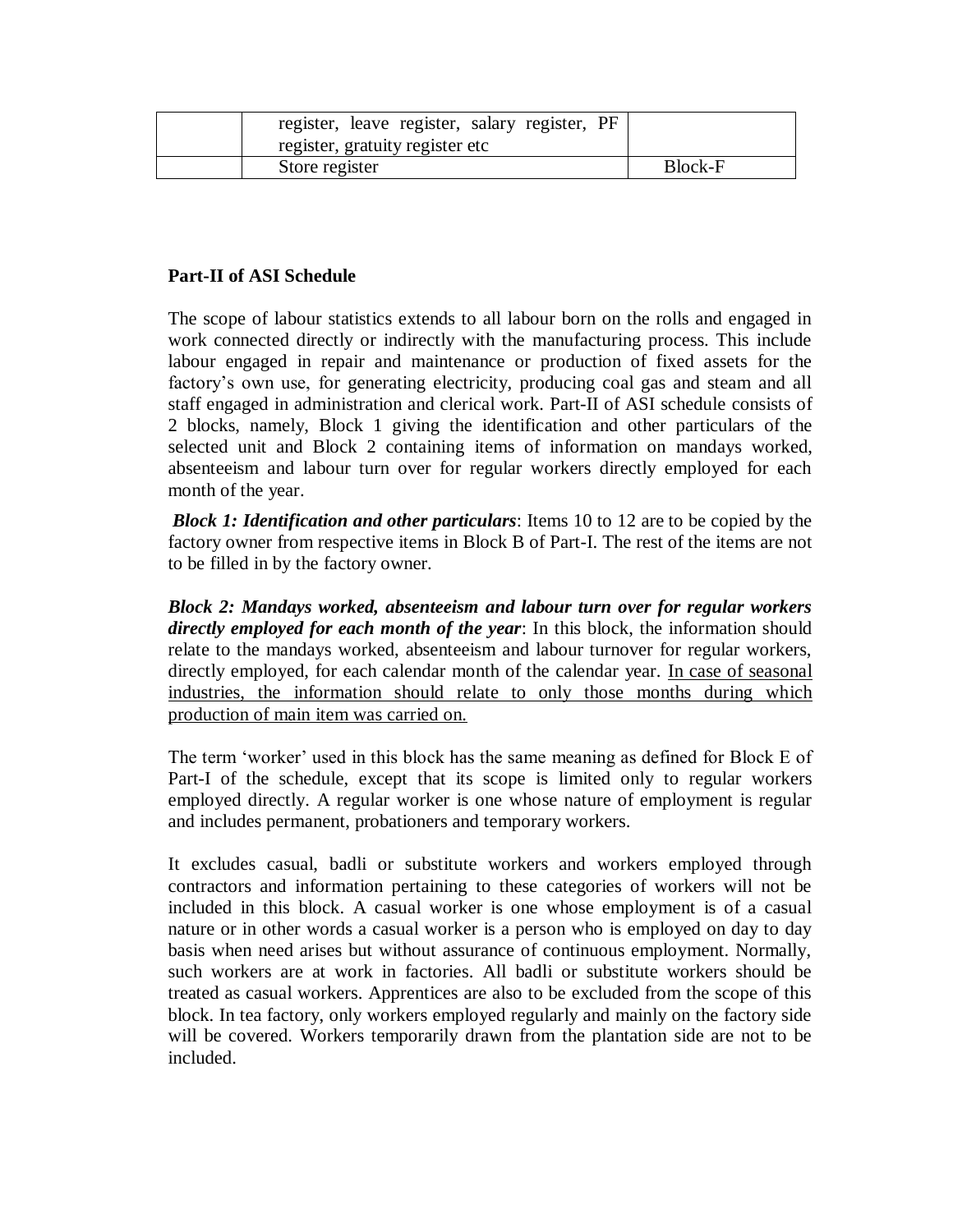As in part-I, labour employed for generating electricity and producing coal gas, should be included in Part-II as well, if the plants are located within the factory premises and form an integral part of the registered unit under survey.

Information in this block is to be reported separately for the months specified under Col. (1). However, information under cols. (3) and (4) in respect of perennial industries will be reported for last month for each quarter viz. March, June, September and December. In the case of seasonal industries the figures should relate to the months during which the production of main item is carried on. The seasonal industries are 1513, 15312, 1542, 24298, 15491, 16001, 15511, 15492 and 01405.

*Block 2: Col. 2: Scheduled working days for workers***:** The number of scheduled working days to be recorded here should be derived from the workers point of view, i.e. the number of days on which the workers are required to work. This would be the number of days in the month minus rest days/weekly off-days and closed holidays enjoyed by the workers, irrespective of whether the factory worked on all the days of the month or not. In cases where the workers are allowed rest days by rotation and the number of rest days is different for different groups of workers, the minimum and maximum number of days (i.e. in range) worked by different groups of workers should be recorded. Under this column lockout days and complete lay-off days are not to be taken into account, as workers are not required to work for these days. The workers are not to be treated as scheduled to work in case of total strike but the workers will be treated as scheduled to work if the strike is partial. It may also be clarified that working days in Col. 2 of Bl. 2 are to be considered from workers point of view and not from the point of view of the factory but for block 3, the working days are to be considered from the point of view of the factory. When the factory works for all the days in a month a range of minimum and maximum working days are to be reported under this column.

*Block 2: Col. 3 : Number of man-days worked***:** In this column the total number of man-days actually worked during the month is to be obtained by adding the number of workers attending in each shift over all the shifts worked on all working days during the calendar month. A worker attending for a part of the shift will be counted as having worked for the full shift. For example, 50 workers reported for duty in the morning but 5 remained on leave in the second part of the shift, the attendance for that day will be 50 and not 45. Further, there may be instances where, say, out of 26 working days in a month, 20 days are spent for repair and maintenance and the remaining six days for production. In such a case all the 26 days will be considered for columns 3 and 4.

*Block 2: Col. 4: Number of days lost due to absence*: Absence is the failure of a worker to report for work when he is scheduled to work. A worker is to be considered as scheduled to work when the employer has work available for him and the worker is aware of it. A worker is to be treated as absent for purpose of absenteeism statistics, even when he does not turn up for work after obtaining prior permission and includes absence with or without pay. Any worker who reports for duty even for a part of the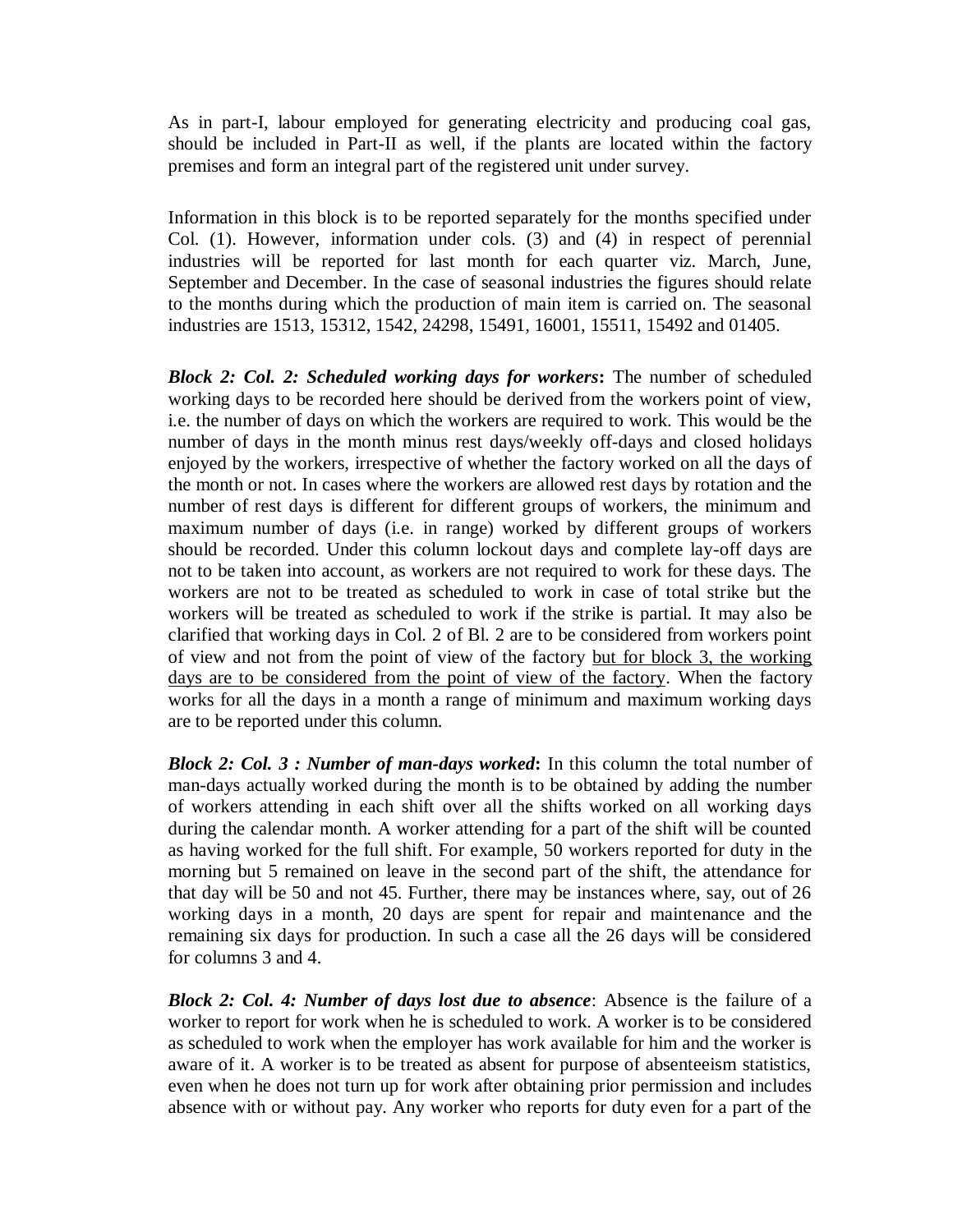day or shift should not be counted among absentees. Absence of a worker on account of strikes or lock out or lay off, weekly rest and suspension is not to be considered as absence for purpose of statistics of absenteeism in this column. A remark explaining reason for high absenteeism should be recorded. It is necessary to examine that the total of columns  $3 \& 4$  falls between the minimum and maximum limits of man-days scheduled to work for each month for which the information is required.

*Block 2: Col. 5 and 6: Number of workers in employment on 1st day and last day of the month***:** Information in these columns will be obtained from attendance register (s) maintained by the factory, the total number of workers who were in employment on the first day and the last day of the month is to be recorded under these columns. A worker is considered to be in employment, when his name appears in the rolls of factory. In case the first or last day falls on scheduled holiday, the number in employment at the close of previous working day should be treated as the number of workers in employment on the closed day. A worker who is absent without leave should be deemed to be in employment till his name is struck off from the rolls. While recording workers in employment as on the first day and on last day of the month accession and separation on first on these two days would be taken into account. Separation occurring after working on the day would be included in separation for the next day.

*Block 2: Col. 7: Accessions***:** The total number of workers added to the employment during each month, whether new or re-employed or transferred from other establishment or units under the same management, is to be recorded under this column. Inter-departmental transfers within the same establishment except where a worker is transferred from badli to regular, should, however, be ignored.

*Block 2: Col. 8 & 9: Separations***:** The number of workers who left the establishment during the month due to death or retirement will be entered in Col. (8) and due to other reasons in Col. (9). Workers on paid or unpaid leave (for sickness, etc.) with the approval of the employer should not be taken under separation until such time as it is definitely known that such persons will not return to work. At that time their separation should be recorded as due to death or retirement or other causes as the case may be. Interdepartmental transfer within the same establishment should invariably be ignored.

*Block 2: Col. 8: Death or Retirement***:** The total number of workers who died or retired during the month should be entered under Col. (8).

*Block 2: Col. 9: Other Causes***:** Separations other than those due to death or retirement should be reported under Col. (9). These include terminations initiated by workers because of such reasons as acceptance of job elsewhere, dissatisfaction, marriage, maternity, ill health, etc. Termination of employment initiated by management for such reasons as workers incompetence, violation of rules , dishonesty, in-subordination, laziness, habitual absenteeism, unauthorized absence or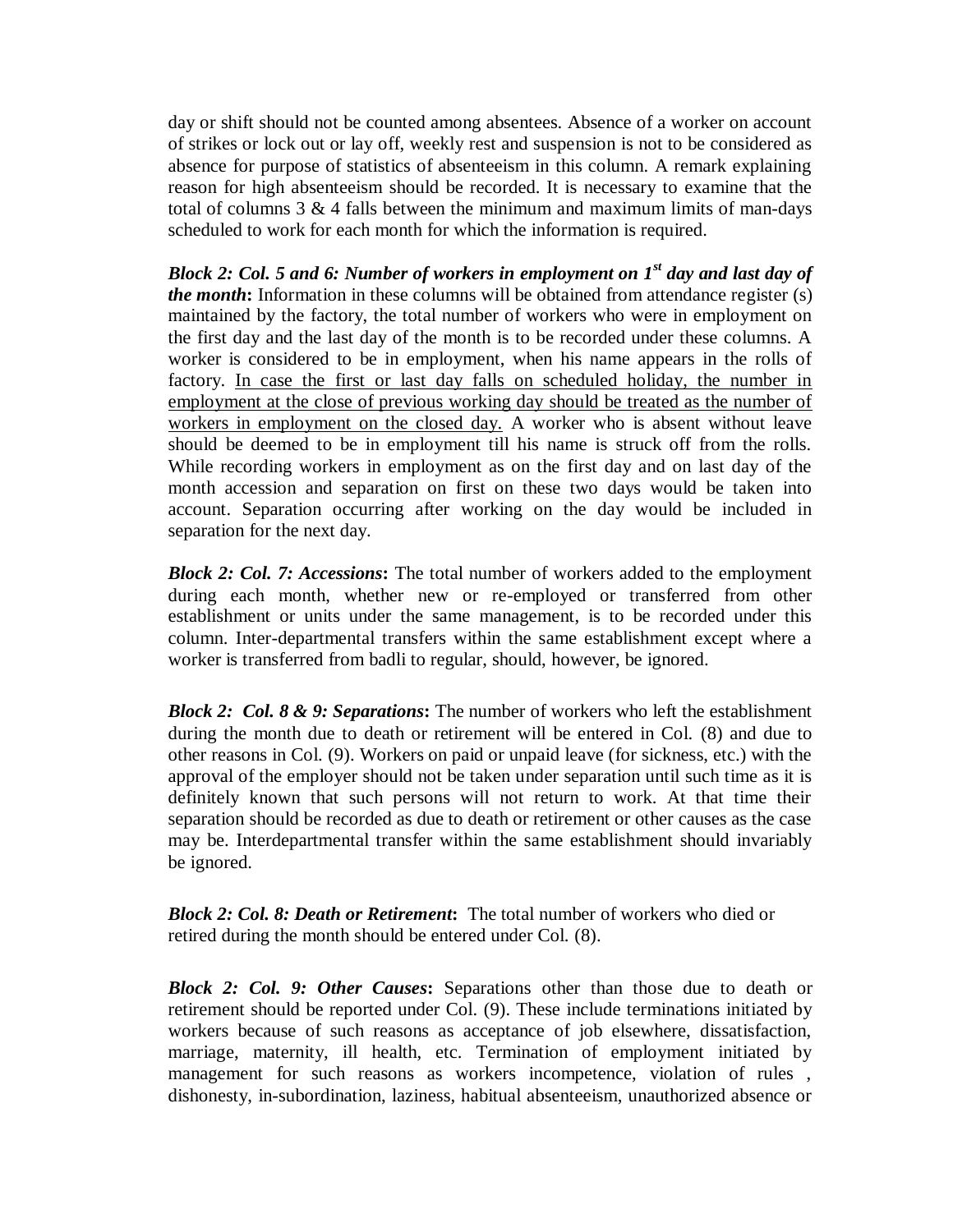inability to meet the organizations physical standards and include transfer to other establishments or units even if under the same management. Retrenchment as a result of rationalization or modernization or any other cause is to be included.

Major records to be consulted for filling Part II Schedule

Muster Roll Attendance register Payment register Leave register PF register ESI register Gratuity register Pension register Ledger

## **General Remarks regarding filling up of ASI schedules**

The ASI work involves a number of stages. There are some general procedural aspects.

A separate return for each registered factory/electricity supply undertaking should be submitted as a rule. In following this, the aspects to be taken note of are:

Unless ownership has changed during the reference year, only one return is to be compiled for one factory.

If a part of a registered factory has been operated by the owner and another part by the occupier the total manufacturing activities of both the owner and the occupier should be duly recorded in one return.

If the factory as a whole has been rented out, the return for the factory may be filled from the occupier's point of view.

If for a factory, which is served with notice, is found that its products are meant for training of inmates and has no sale value and are produced as a product during training, the facts may be reported to the Statistics Authority and data need not be collected This is normally applicable to Training Centers and Jails which are registered as factories. Further, workshop in jails registered under factories Act should be canvassed for ASI only when the products of the workshop are meant for sale. In case the products are not sold but are incidental to training to the convicts engaged at the workshop, such a workshop is outside the purviews of ASI.

## **Submission of Joint Returns**

3.18.0 Although, as per rules for such registered unit of inquiry a separate return should be furnished, in special circumstances, where the accounts of two or more registered units cannot be bifurcated factory wise a joint return may be accepted in a particular ASI if all the following conditions are fulfilled;-

They are located in the same State.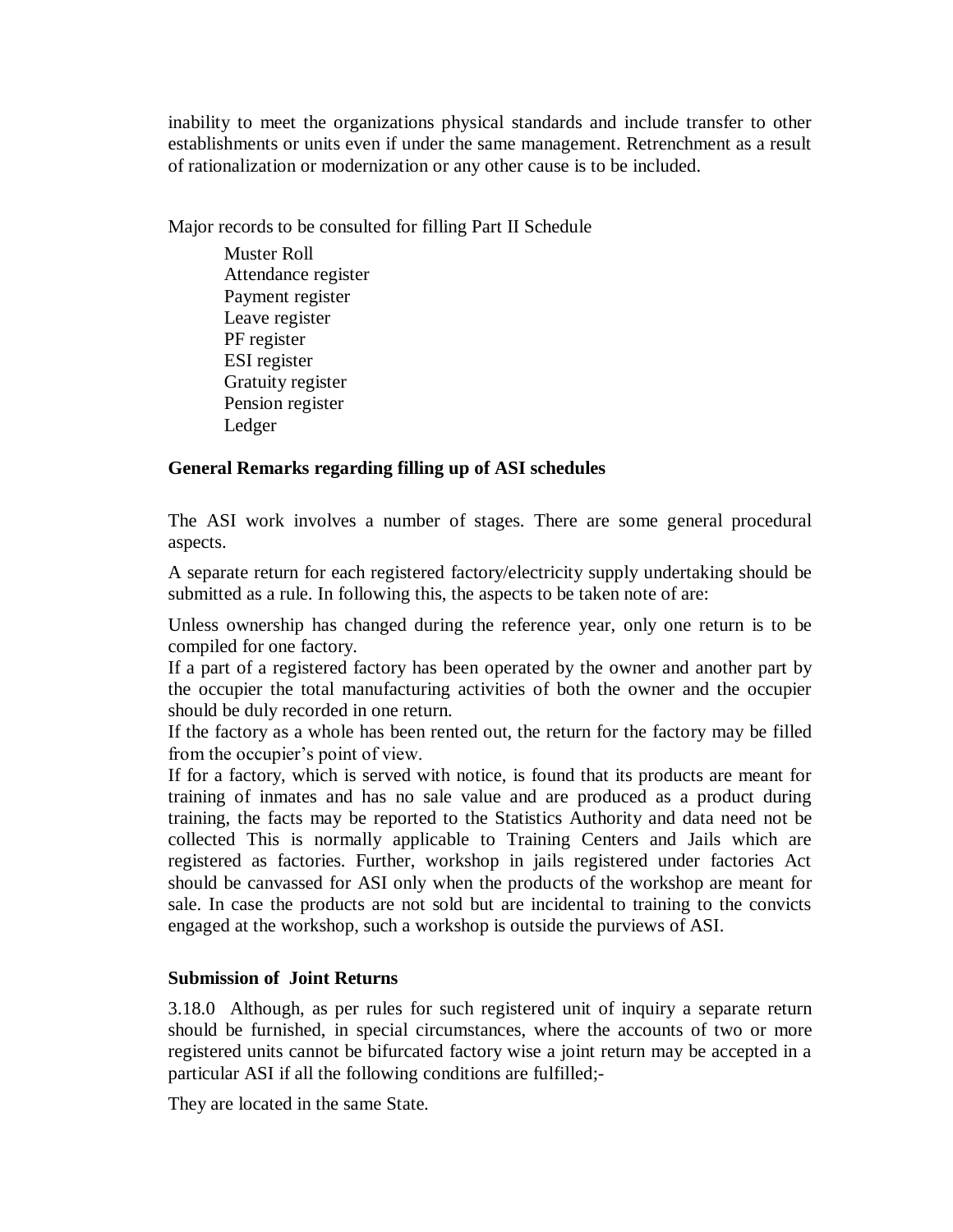They belong to the Census Scheme i.e. 100 or more workers only. They belong to the same industry at the ultimate NIC code level.

There will be no joint return in sample sector. Also there will be no joint return with Census and Sample. In such cases appropriate apportions should be done to avoid any complications in estimation different parameters. In census sector also appropriate apportions should be made if some changes occur in joint returns.

**Examples:** India united Mills (Textile) have four units in the City of Bombay and the Head Office in Bombay City is managing the day to day affairs of these units. All the units produce cloth and fall in the same industry group and all of them are census factories. A single return can be accepted.

A head office has two factories, one producing sugar and the other distilling products, located near each other. Both the factories are located in the same city and belong to census sector. A joint return cannot be accepted for the two factories and separate returns have to be submitted as the industry groups are different.

If a head Office has two factories one in Census Scheme and the other in sample scheme separate returns have to be filled even if both belong to the same industry.

### **Treatment of Head Office**

Information in respect of the assets, employment and expenses of the head office of a factory will be reported in the following manner:

If the head office is controlling only one factory and is situated in the same town where the factory is situated or outside but within the same State, the information of the head office will be included in the factory return.

If the head office is controlling more than one factory and is situated in the same State, data in respect of head office will be included in any one of the factories.

It the head office controls a number of factories situated in different States, the information of the head office will be accounted for in the return of the factory situated in the same State.

If the head office is situated outside the State, where factories were located, its assets, employment and expenditure are not to be included in the return. In no case allocation of the head office information will be made among the individual units.

If the head office controls one or more factories and also commercial mining or quarrying establishments, the head office data should be restricted to the manufacturing units only as the head office is expected to maintain separate accounts for manufacturing, trading and other activities.

In case the head office distribute it's expenditure over all the units under its control and shows them against individual units accounts, the amount relating to the factory concerned will be reported in block F.

### **Accounting Year**